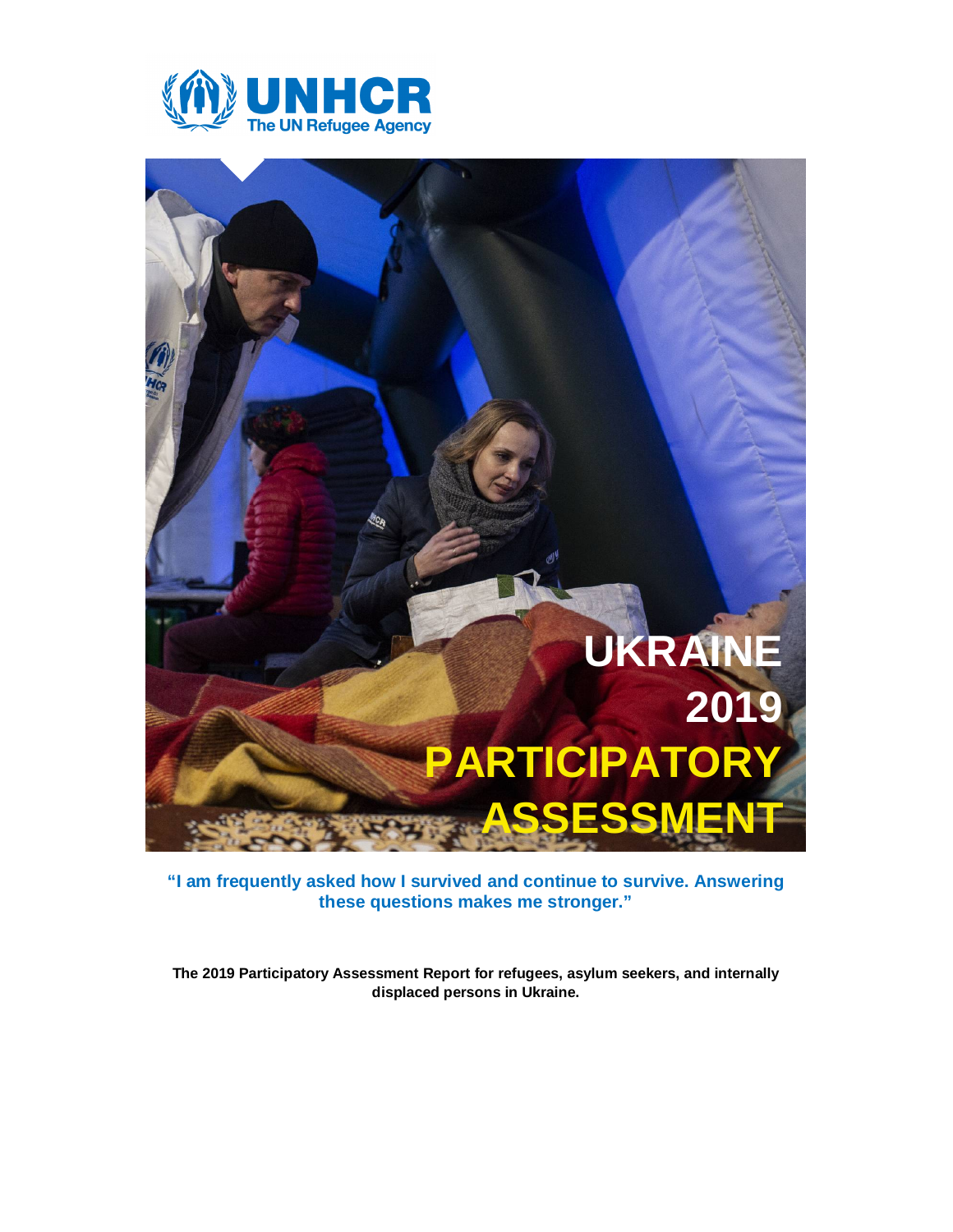# Acknowledgements

This report is based on the Participatory Assessment conducted by UNHCR Ukraine with refugees, asylum seekers, persons with complementary protection, stateless persons, persons at risk of statelessness, internally displaced and conflict affected persons in Ukraine between February and March 2019. UNHCR is grateful for the extensive involvement and support of UNHCR's partners, local authorities, free legal aid centers, civil society, and international organizations. Most importantly, UNHCR would like to acknowledge the resilience and strength of those forcibly displaced and otherwise affected by conflicts displaced persons across Ukraine, who continue to share with us their challenges, hopes and fears on a daily basis.

# UNHCR Ukraine is grateful for its donors



# **CONTACT US**

**UNHCR Representation in Ukraine** 16 Lavrska St,

Kyiv 02000, Ukraine

Tel.: +380 44 288 9710 Email: [ukrki@unhcr.org](mailto:ukrki@unhcr.org)

#### **COVER PHOTOGRAPH:**

*UNHCR Protection team meets with an elderly women that is resting in an emergency tent provided by UNHCR to the Emergency Services of Ukraine in Mayorsk Entry-Exit Checkpoint (EECP). Photo: UNHCR Ukraine*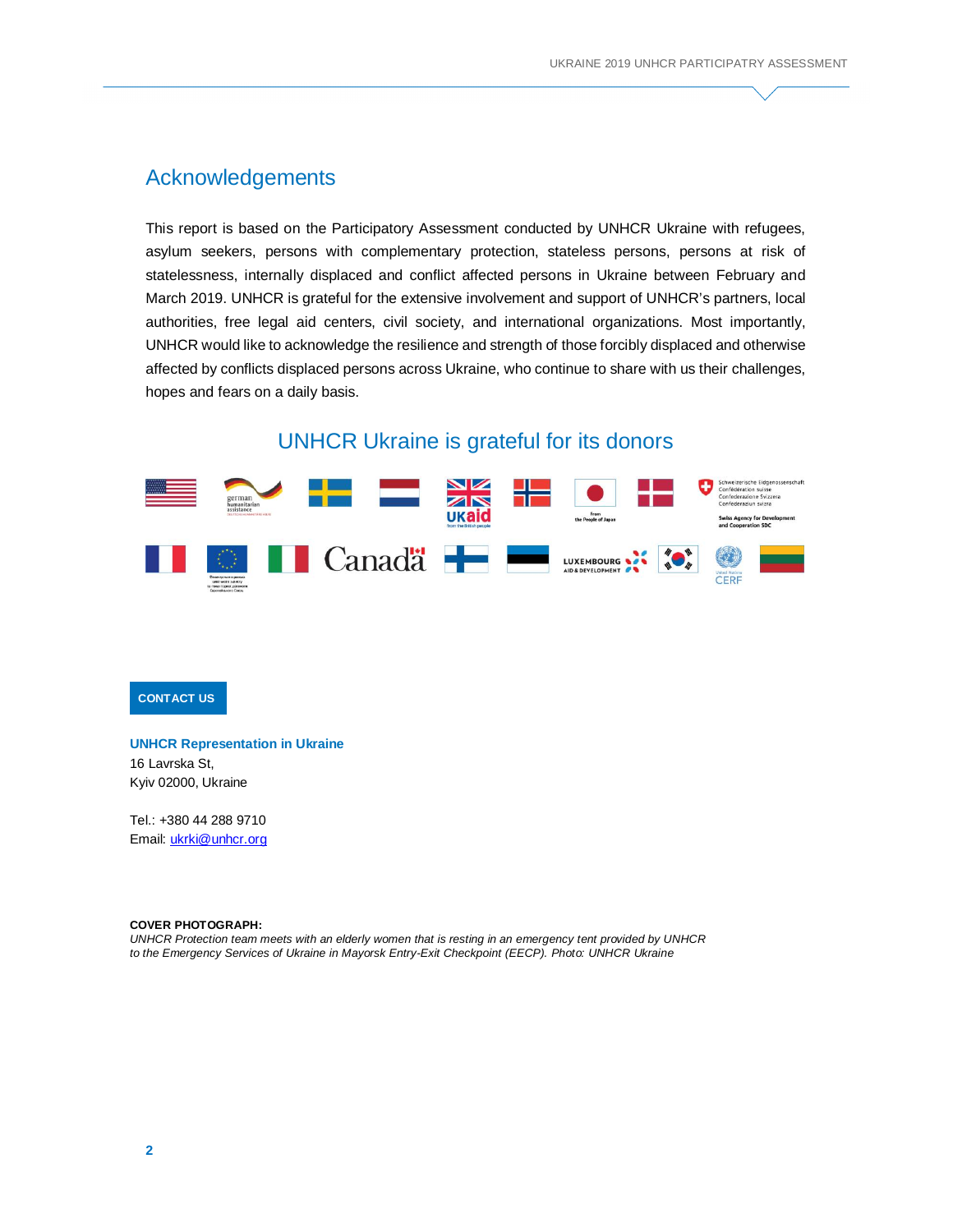# **Contents**

| IDPs and persons at risk of displacement along the 'contact line' (Government controlled side)11 |    |
|--------------------------------------------------------------------------------------------------|----|
|                                                                                                  |    |
|                                                                                                  |    |
|                                                                                                  |    |
|                                                                                                  |    |
|                                                                                                  |    |
|                                                                                                  |    |
|                                                                                                  |    |
|                                                                                                  |    |
|                                                                                                  |    |
|                                                                                                  |    |
|                                                                                                  |    |
|                                                                                                  |    |
|                                                                                                  |    |
|                                                                                                  |    |
|                                                                                                  |    |
|                                                                                                  |    |
| Feedback mechanisms.                                                                             | 19 |
|                                                                                                  |    |
|                                                                                                  |    |
|                                                                                                  |    |
|                                                                                                  |    |
|                                                                                                  |    |
|                                                                                                  |    |
|                                                                                                  |    |
|                                                                                                  |    |
|                                                                                                  |    |
|                                                                                                  |    |
|                                                                                                  |    |
|                                                                                                  |    |
|                                                                                                  |    |
|                                                                                                  |    |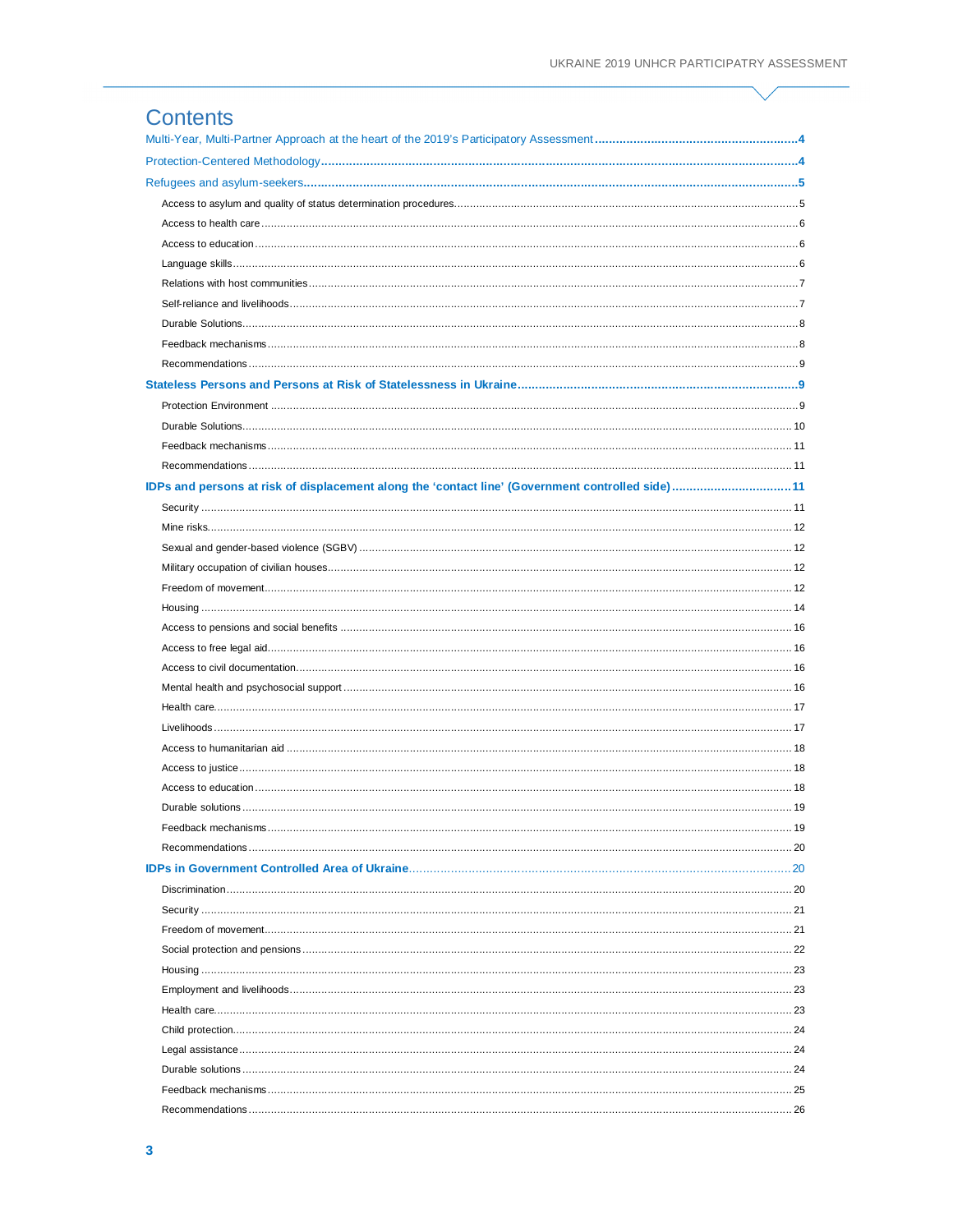# Introduction

In line with its **people-centred approach**, UNHCR conducts a participatory assessment on a regular basis in order to deepen its understanding of the protection risks faced by the persons the organization assists and provides protection for. These regular assessment ensures that **people are at the centre of decision-making concerning their protection and well-being**. Guided by the principles of community and rights-based approach and age, gender and diversity mainstreaming (AGDM), the exercise involves structured dialogue with refugees, stateless persons, internally displaced and other conflict-affected persons. During the participatory assessment, UNHCR analyses risks jointly with them, learns about their capacities and **listens to their proposed solutions**. These are then used by UNHCR to programme its protection and humanitarian response. During the 2019 participatory assessment, UNHCR met with 184 refugees and asylum-seekers, 86 stateless persons or those at risk of statelessness, and 520 IDPs and conflict-affected persons, including men, women, girls and boys, as well as members of the Roma and Crimean Tatar communities and persons with specific needs (e.g., persons with disabilities, persons living with HIV). **In total, 91 focus group discussions and 22 interviews with key informants were conducted over a period of three weeks in February to March 2019.** In this exercise, UNHCR was joined by its NGO partners, Government and civil society representatives, as well as donor representatives. UNHCR would also like to highlight the participation of the Ministry of Temporary Occupied Territories and IDPs, the Free Legal Aid Centers, the Ministry of Social Policy, the State Migration Service, the Ministry of Justice (Offices of the Civil Registry), the Civil Military Administration, as well as the EU Delegation in Ukraine and the OSCE Special Monitoring Mission, among others.

# **Multi-Year, Multi-Partner Approach at the heart of the 2019's Participatory Assessment**

This year's edition of UNHCR's Participatory Assessment focused on collecting feedback and suggestions on how UNHCR can strengthen the implementation of its five-year Multi-Year, Multi-Partner Strategy for the period 2018-2022 (MYMP). <sup>1</sup> Having launched its MYMP in 2018, this year's exercise represents the first important landmark for UNHCR Ukraine as it evaluates the impact of *year one* of its MYMP on the persons it protects and assists. Two cross-cutting themes focussed on included:

- UNHCR's delivery of protection and durable solutions, particularly local integration and community mobilization,
- **UNHCR's feedback mechanisms and whether they were accessible, safe, appropriate and** effective, within the framework of Accountability to Affected Populations (AAP).

# **Methodology**

Conducted in the government controlled areas of Ukraine only, the 2019 participatory assessment utilized a **total of 91 focus group discussions and 22 interviews with key informants,** including refugees, asylum seekers, internally displaced persons, stateless persons and those at risk of statelessness, and conflict-affected persons. Facilitators asked participants or key informants to share their views on thematic points, with follow-up questions directing the flow of conversation to elicit relevant information. The approach encouraged persons of concern to speak freely, ensuring the prioritization of qualitative information, allowing an initial analysis of risks faced by different groups, as well as identification of capacities and resources within communities to enhance their protection.

1

<sup>1</sup> <https://www.unhcr.org/ua/wp-content/uploads/sites/38/2018/06/Ukraine-MYMP-Protection-and->Solutions-strategy-2018\_2022\_FINAL.pdf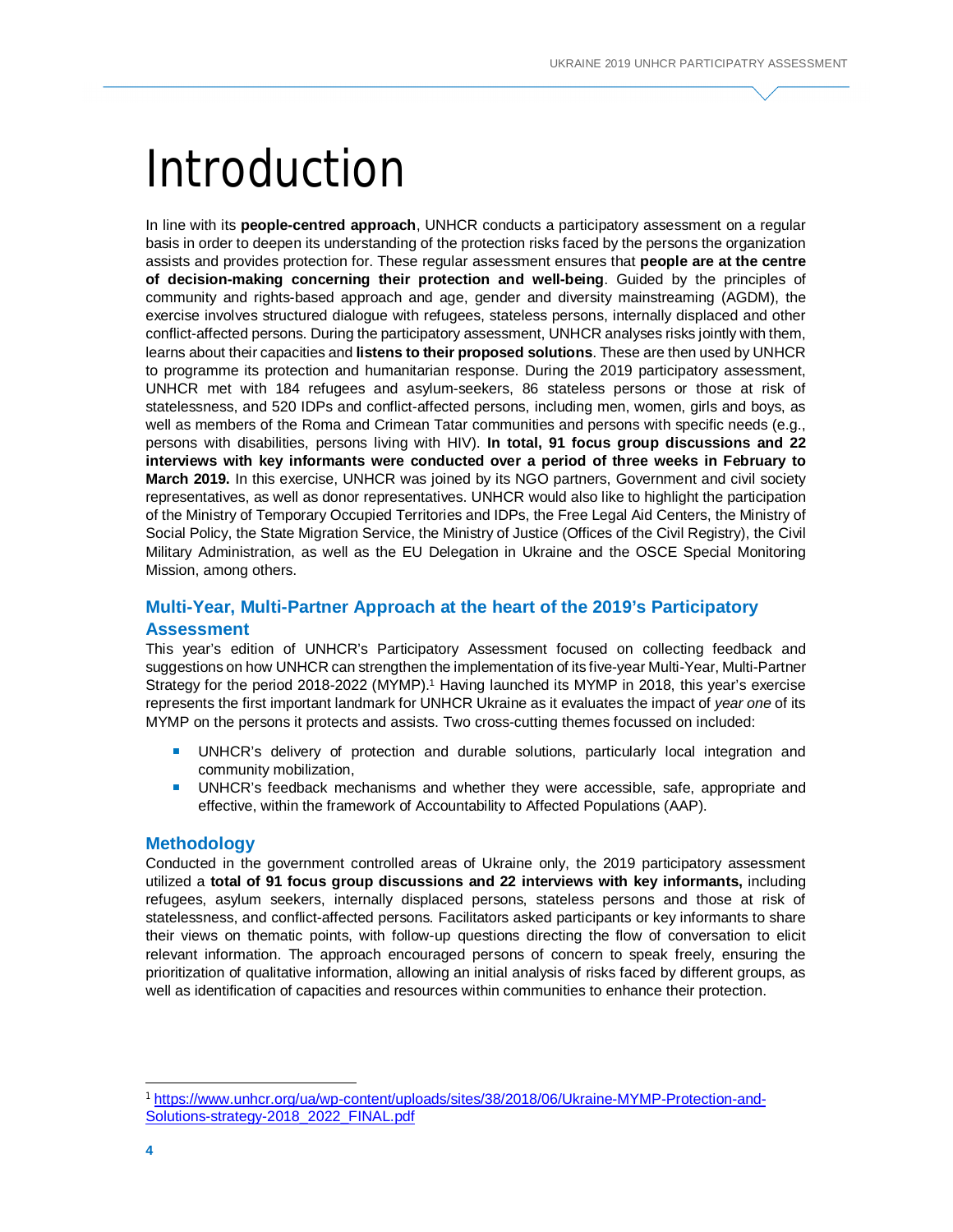# **Refugees and asylum-seekers**

#### *Access to asylum and quality of status determination procedures*

Many asylum-seekers in Ukraine said their challenges started with the access to asylum procedure. Russian asylum-seekers mentioned that some of their compatriots who expressed their wish to apply for asylum at the border were refused entry into Ukraine. Many asylum-seekers noted difficulties in registration with the asylum authorities because of the long queues and additional requests to pay fines for irregular stay. The reorganization of the Kyiv migration service contributed to delays in early 2019.

# **DID YOU KNOW**

In early 2019, the Kyiv State Migration Service's office closed and transitioned to become a new Central Inter-regional Directorate, in line with eleven other directorates that were already operating around Ukraine. The new directorate re-opened in mid-February but took some time until it could accept new asylum requests. Nevertheless, SMS and UNHCR work closely together in order to ensure a smooth transition.

Participants from different groups also noted the absence of independent interpretation in their dealings with the State Migration Service (SMS). Often they were asked to bring their own interpreter in order to apply for asylum. In this regard, some asylum-seekers highlighted that while the SMS had never demanded them to pay money for services, they have received such demands from their compatriots who provide interpretation at the SMS. During a discussion at which the SMS was present, asylumseekers directly referred this problem to the SMS, asking them to create a list of vetted interpreters who do not request money from asylum-seekers. The participants also explained that they are not ready to file formal complaints about such incidents because they are afraid of retribution.

#### **DID YOU KNOW**

While the State Migration Service has a list of registered interpreters on its website, the system does not always function in practice and the authorities usually request asylum-seekers to bring their own interpreters. Therefore, UNHCR recommends to develop procedures for identifying, hiring and training qualified interpreters for all stages of the asylum procedures, including in courts. UNHCR is currently exploring how refugees who have the correct level of language knowledge can be officially certified, hired and paid to support asylum-seekers as they go through the asylum procedure.

On the quality of the asylum procedure, while asylum-seekers still mentioned that the SMS provided only brief counselling, they also reported some improvements from the side of the authorities, with better treatment for specific groups (e.g. mentioned by an LGBTI asylum-seeker in Kyiv) during registration and the asylum interview. The lengthy asylum procedure and low recognition rate were raised by the majority of the asylum-seekers, including those from refugee-producing countries such as Afghanistan, Syria and Somalia. Rejected asylum-seekers, in particular those who exhausted the asylum procedure, perceived that they had been rejected because they were unable to pay bribes. They also perceived that the Ukrainian authorities had taken a political decision not to recognize persons of particular nationalities with specific profiles, for example, political activists from CIS countries. Many rejected asylum-seekers expressed deep frustration about remaining for years in legal limbo.

*"I have been an asylum-seeker for seven years documented with only a* dovidka*(asylum seeker certificate issued by the asylum authorities). My passport is at the SMS, and they do not give it to me so that I can get married. I cannot marry my girlfriend. I want to have a family, but I cannot!"*

#### *Asylum-seeker from Afghanistan in Odesa*

Asylum-seekers and persons with complementary protection (another international protection status in Ukraine) complained about the fact that the documents they are issued with receive little legal recognition. Asylum-seekers who hold only an asylum certificate issued by the authorities – known as a *dovidka* - stated that when they show this certificate, they cannot get access to medical services, banking or employment.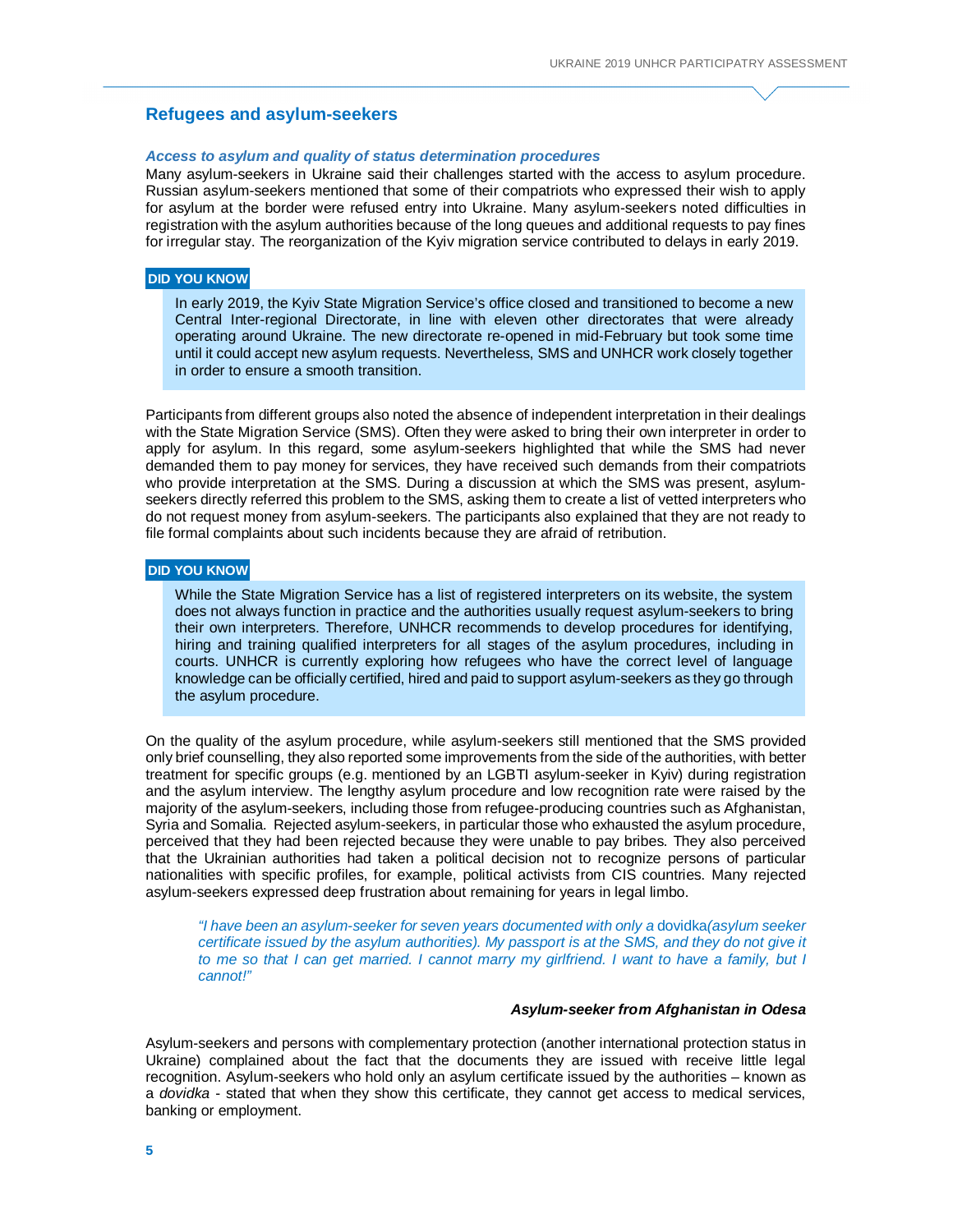*"The complementary protection document does not mean anything for Ukrainian employers, some banks and even in the hospitals."*

#### *Person with complementary protection from the Russian Federation*

#### *Access to health care*

Several individuals officially documented by the asylum authorities expressed low awareness about how they can access medical institutions. Some groups highlighted language barrier in communication with doctors, as well as discriminatory practices used by some doctors who make them wait in the queue longer than other patients. Furthermore, undocumented asylum-seekers confirmed that they do not have access to medical care at all, which can lead to grave consequences.

#### **DID YOU KNOW**

Until the start of the recent health care reforms, asylum-seekers enjoyed access to free urgent medical care and medical examinations. However, during the process of the reform, these measures were reversed. At present, asylum-seekers must pay for these services at the same rate as other foreigners who are temporarily in Ukraine. Asylum-seekers say they are not tourists. Most cannot afford to pay.

*"I was supposed to undergo a complicated surgery on my eyes. I was told by doctors that delay could lead to blindness. Everything was prepared thanks to UNHCR NGO partner. UNHCR agreed to cover the expenses for the surgery and I was already in the hospital. Then the doctors figured out that I do not have proper documents. They simply withdrew me from the surgery."*

#### *Asylum-seeker from Chad*

There were also concerns about asylum-seekers with serious medical problems, like diabetes, which require both urgent and regular assistance. Asylum-seekers with disabilities may stay in the procedure for years, and they cannot receive any disability support from the state.

#### *Access to education*

While the participants at large have not reported problems with access to education, a number of them, particularly asylum-seekers, expressed feelings of hopelessness about how they will use the acquired qualification in Ukraine if their application for asylum is rejected. Some asylum-seekers said that while all their children attend schools, they see no prospects for further professional training and employment for them, as their asylum procedures are lengthy and remain unresolved for years. Participants of one group in Odesa mentioned that educational activities such as museum and theatre visits, book readings and other activities which UNHCR and its partner organized for children in 2018 were an excellent opportunity for their children to mingle with local children.

*"Our children are growing up, studying, and going to school. They ask what they should do with their lives, but we have no answers for them as we do not know which decision the Migration Service will take, or when it will do so."*

# *Asylum-seeker from Tajikistan in Kyiv*

#### *Language skills*

The necessity to quickly acquire local language skills was voiced by many participants. Both refugees and asylum-seekers admitted that language knowledge opens doors for employment and eases integration. Several refugees stressed the importance of Ukrainian language for those who work as interpreters in courts or with the state authorities to support other asylum-seekers. Some larger communities, like the Afghan community in Odesa, shared their own experience of organizing language classes for community members and covering teachers' fees by means of community-mobilized donations. In Zakarpatska oblast, participants who have already attended language courses expressed their keen interest in reaching higher language levels (B2 and C1). Some participants suggested new learning modalities as an alternative to classroom education, such as using skype or exchanges with local students. Some men noted that their wives had difficulty attending language classes due to family responsibilities. They supported the idea of remote learning technologies. Women themselves said they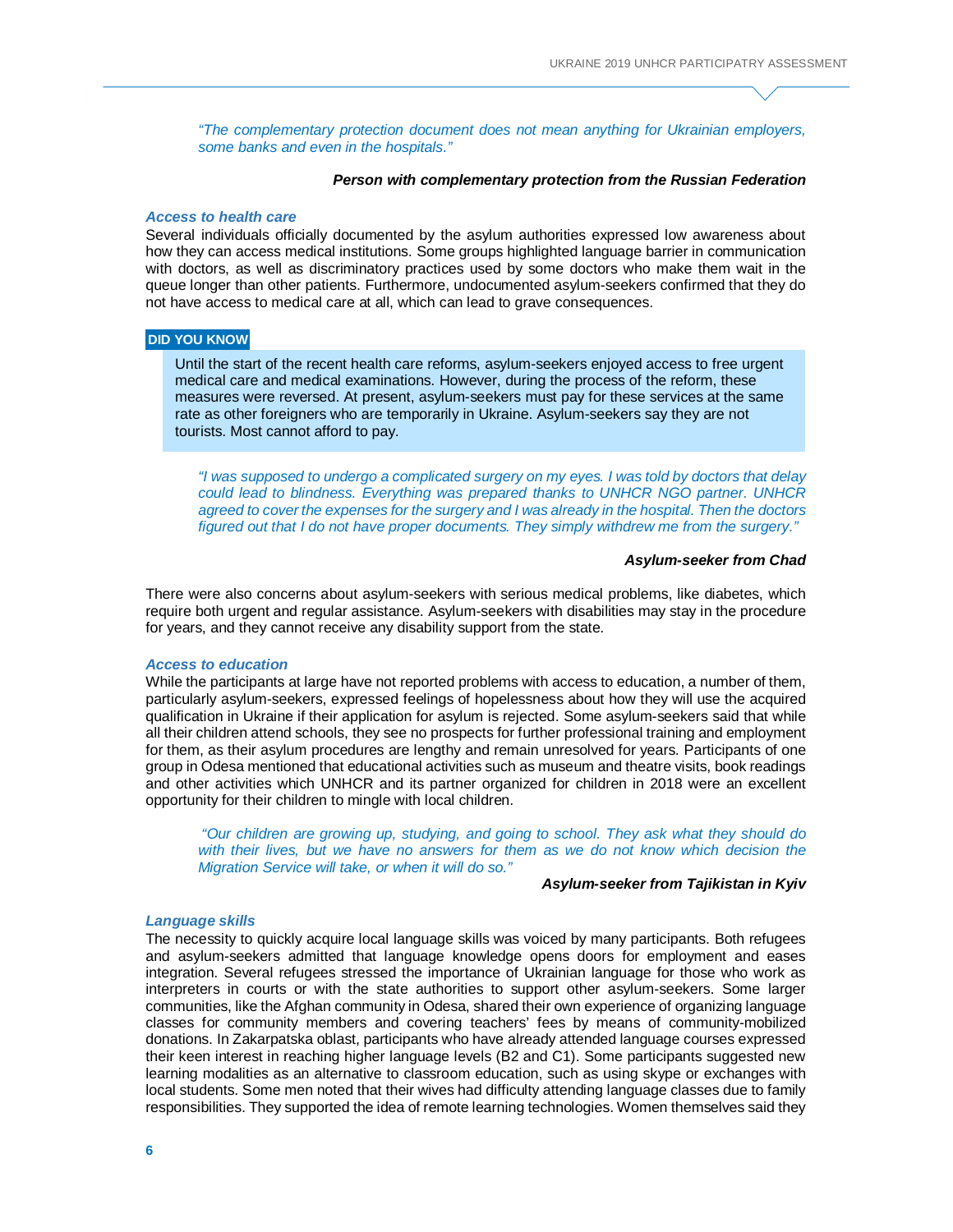would prioritise language studies, if effectively organized, as they understand the necessity of the local language for interactions that would further their local integration. Successfully integrated refugees who were interviewed separately also singled out quick and in-depth language learning as one of the key factors for successful local integration.

*"One of my children is disabled; he stays in his wheelchair all the time. My wife cannot work, as our son requires full-time attention and she is taking care of him. However, twice a week she always makes it a priority to attend the language classes because this is important for us to have a normal life here."*

# *Asylum-seeker from Afghanistan in Odesa*

*"Many people say that Ukrainians are closed, but I would suggest to go and talk to them, and look for the positive side. There are those who can hurt, but also those who call me "brother". If you don't speak the language – you will not have a network. First thing to do – learn the language. Then make friends and this will open you all the doors for integration."*

#### *Recognized refugee from Guinea in Lviv.*

# *Relations with host communities*

UNHCR met with individuals who contributed to a series of projects in 2018 designed to promote stronger relations between refugee and host communities. They shared their positive feedback about the program and one group in Odesa expressed gratitude for the active involvement of the State Migration Service in community activities.

*"We are very glad that the State Migration Service is participating in community events and initiatives, attends meetings with different refugee communities. This way we can have a dialogue, build relationship and perhaps eventually find joint solutions to our problems."*

#### *Asylum-seeker from Russia in Odesa*

In terms of attitudes of local population to refugee communities, many participants reported discrimination related to their legal status/documents, for example, related to employment. Participants reported discrimination from the police, and one participant reported a case of being attacked in the city where he currently resides because of his ethnic origin. Somali asylum-seekers shared that they often hide their country of origin as they are concerned that it might have a negative image among the locals. At the same time, they noted that the situation has improved over the past several years. For example, while the community of Yahotyn had previously organized to block the settlement of asylum-seekers at a new Temporary Accommodation Center (TAC) located there, the asylum-seekers now residing in the TAC reported that they have good relations with local people and do not face any conflicts.

#### *Self-reliance and livelihoods*

Members of all the groups raised concerns regarding limited livelihoods opportunities. Asylum-seekers said they cannot have access to legal employment because the administrative requirements to obtain a work permit are unrealistic. For participants, access to employment was their major concern, as they want to be able to work in order to provide for the basic needs of their families.

*"I have complementary protection in Ukraine, and Ukraine is my home now. I use these roads, go to hospital here, study to become a baker. I want to give back to this country as well, and the way I see giving back is through paying taxes. I want official employment to be able to contribute to Ukrainian society."*

## *Person with complementary protection from Guinea in Odesa*

*"The owner of the business I'm working for says that if I take a day off, I will lose my job. There is no law that protects me. I have a small child, and it is impossible for me to support my family when they need me, as I am all the time at the market."* 

*Asylum–seeker from Afghanistan in Odesa*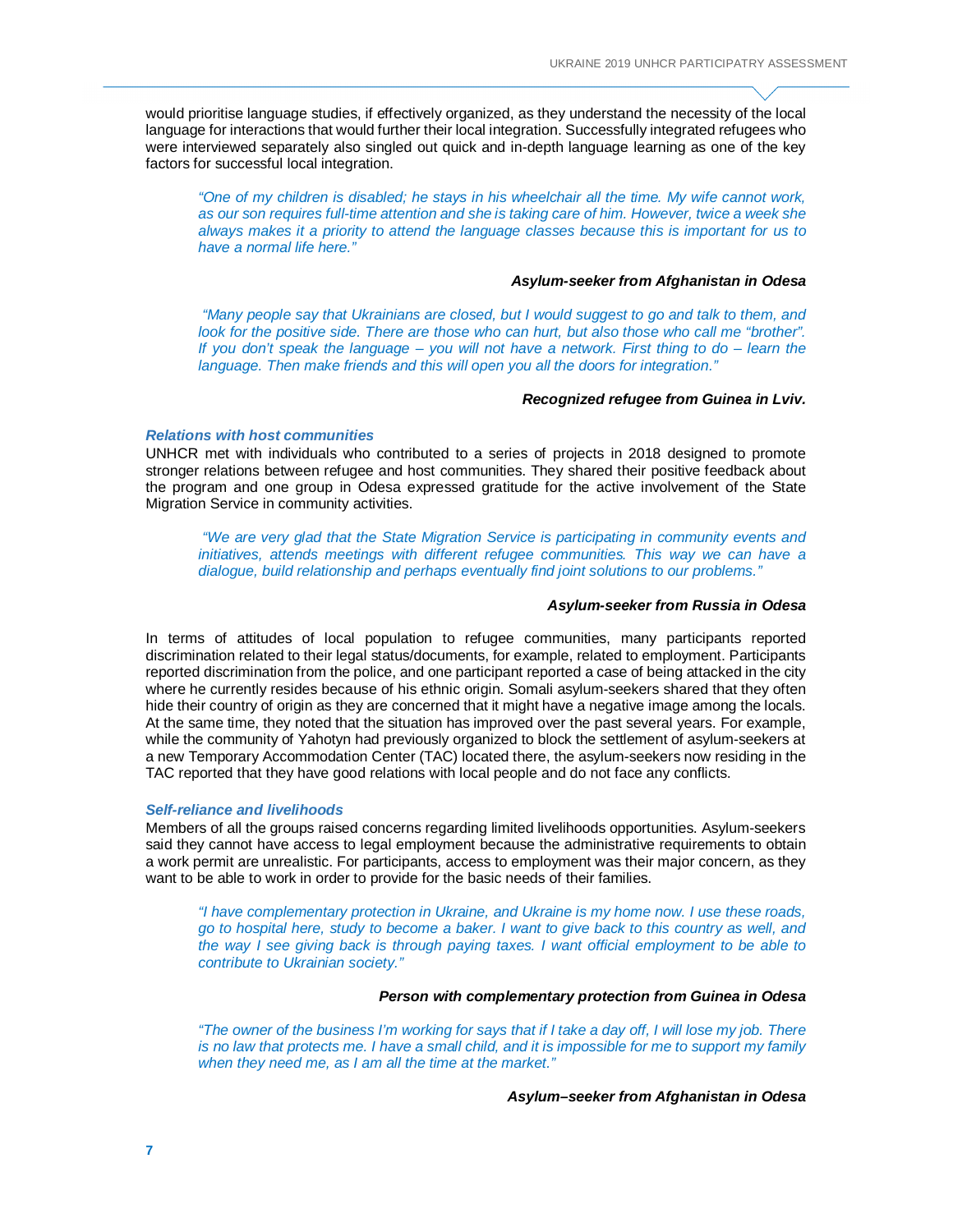Participants provided overall positive feedback to UNHCR's self-reliance program, along with several suggestions for improvement. For those who have exhausted national asylum procedures, the situation is extremely complicated. Most work without authorization, and this places them at risk of extortion from the police and abuse by employers. Typically, the type of work available is physically demanding, poorly paid and unpredictable.

#### *Durable Solutions*

UNHCR interviewed 14 refugees and persons with complementary protection who integrated locally without UNHCR's assistance. When asked to identify the main factors in their success, people mentioned their legal status, solid language skills, development of professional skills and persistence in establishing local contacts and networks.

# **DID YOU KNOW**

Persons recognized as refugees in Ukraine qualify for naturalization after three years, but persons with another international protection status—"complementary protection"—cannot apply for naturalization, no matter how long they stay in Ukraine.

Persons with complementary protection expressed frustration regarding the lack of opportunities for naturalization. This impacts on their ability to plan, establish and maintain relationships in Ukraine and with family abroad, as well as access stable job prospects.

*"With complementary protection not giving access to citizenship, we are hanging in the air. I have lived here for five years with the status. I have a wife, an official job, many friends, but still I* do not feel like I am rooted. We are postponing having a child, as I do not know whether my *document will be prolonged from year after year or I will be told to leave."*

#### *Holder of complementary protection from Syria in Uzhhorod*

*"I have complementary protection. I am soon to retire from my job, and I am eligible to receive the retirement pension. What if the State does not prolong my document at some point? How will I be able to survive given my age?"*

# *Holder of complementary protection from Tajikistan, Odesa*

Asylum-seekers worry about the length of the procedure, during which they are uncertain about their future in Ukraine. In order to integrate, most groups requested support with access to employment, as well as advanced Ukrainian language courses.

*"I am an educated young man, I have a university degree and speak several languages. Yet I have been an asylum-seeker for the past seven years. What kind of durable solutions are we talking about?"*

#### *Asylum-seeker from Syria in Odesa*

#### *Feedback mechanisms*

The majority of participants knew how to provide feedback to UNHCR and partners. Some expressed their concern that they do not receive replies to their resettlement applications submitted directly to UNHCR. During the meetings conducted in the frame of the participatory assessment, UNHCR provided further information about its procedures, as well as the limited resettlement opportunities. Many participants said that when they come to UNHCR, they do not receive the desired and clear answer about how their problems can be resolved in Ukraine. In particular, there are often no answers to questions about resettlement and financial assistance. One of the participants mentioned that some communities of refugees and asylum-seekers, for example from the Russian Federation, do not understand UNHCR's role in Ukraine if it is not able to carry out a large resettlement program. Some participants asked UNHCR to reply to them with a short confirmation to acknowledge receipt after they send a request by e-mail.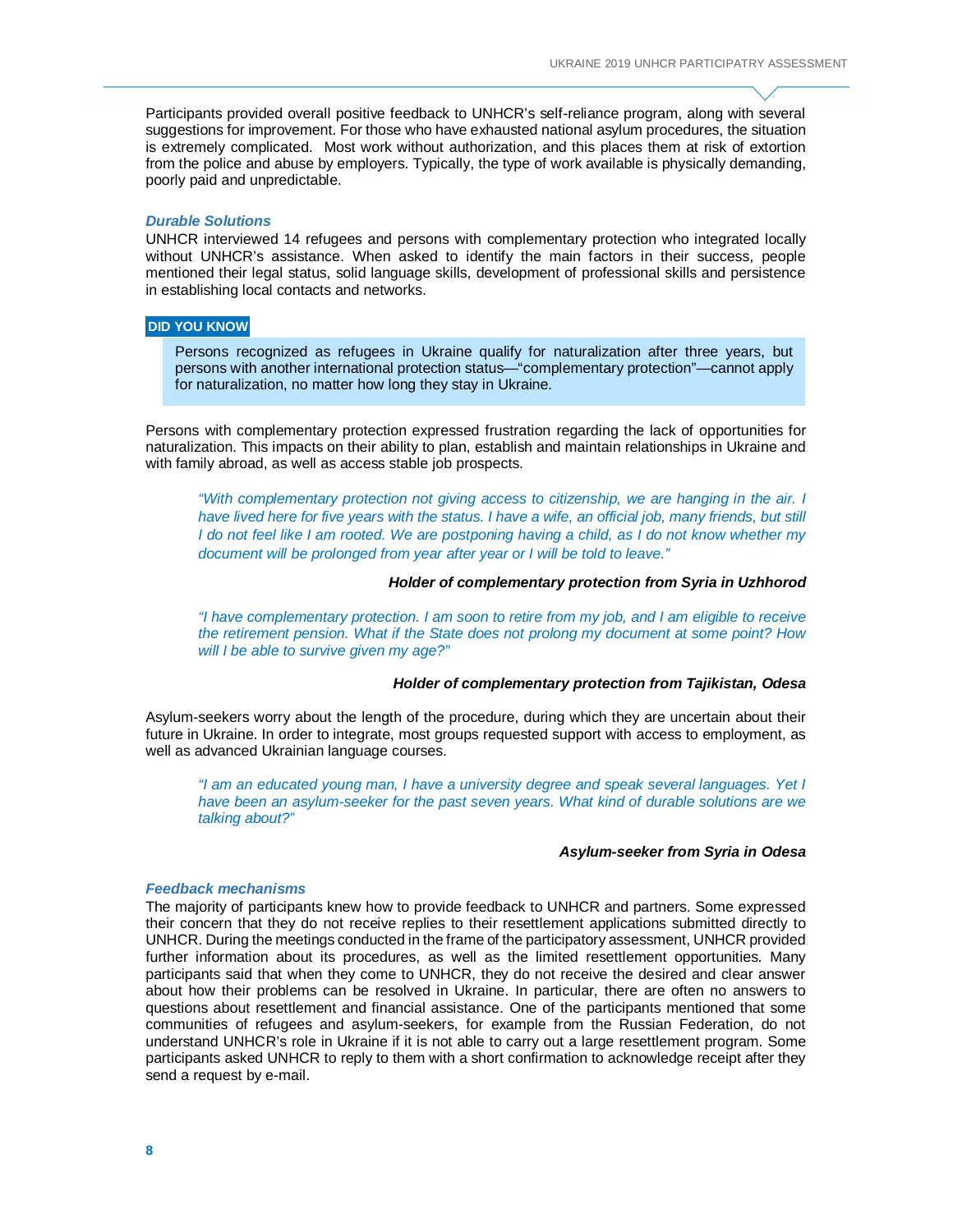# *Recommendations*

# **To the Government of Ukraine**

- **Ensure timely access of asylum-seekers to the asylum procedure and documentation.**
- **Provide improved independent and quality interpretation free of charge.**
- **Introduce necessary legislative amendments, as well as changes to the format of the asylum**seeker certificate, so that asylum-seekers can access medical care, employment and bank services.
- **Asylum authorities should inform relevant service providers, in particular medical institutions,** about the status of the current asylum documents, so that access to services will improve.
- Increase recognition rates for the asylum-seekers from refugee-producing countries.
- Provide persons with complementary protection the opportunity to apply for naturalization.
- **Facilitate access to residence registration.**

# **To UNHCR, international organizations and NGOs**

- Continue advocacy for legislative and administrative reforms that would strengthen the asylum system and possibilities for integration in Ukraine. Advocacy should be more vocal through greater use of media and involve a wider number of actors.
- **Encourage the authorities to explore regularization of asylum-seekers who have been rejected** by the authorities but for whom UNHCR consider that they have a valid claim. Among those, some have resided in Ukraine for several years and have developed bonds with the country (e.g., family, social, cultural ties).
- Implement peaceful coexistence projects, allowing for refugee communities to design projects jointly with local institutions, since this encourages dialogue. Also, engage the regional offices of the State Migration Service in community activities, as this allows for enhanced understanding. Continue to support community initiatives which help refugee communities to self-organize.
- **Continue with the small business grants program and reduce time in reviewing applications.**
- **Prioritize the provision of language courses at different levels for varying groups of students;** consider organizing skype classes and increase the intensity of existing language classes.
- Adopt a more creative approach to employment options, which could include employment with NGOs and UNHCR; create social enterprises with new job placements; involve the private sector and UNHCR grants beneficiaries more closely; and support vocational training.

# **Stateless Persons and Persons at Risk of Statelessness in Ukraine**

#### *Protection Environment*

In this year's participatory assessment, UNHCR focused on outreach to persons at risk of statelessness among the homeless, migrant and Roma populations. Some homeless persons met during this exercise do not hold Ukrainian passports and said they have lived without a passport for over 20 years. They say they cannot afford legal support in approaching the SMS. As they do not have any documents, they cannot benefit from the state's free legal aid.

# **DID YOU KNOW**

Many homeless people lost their USSR passport and in order to receive a new Ukrainian passport they need to present the SMS with a birth certificate (or a duplicate), a passport picture, and they must have a parent with a Ukrainian passport. Obtaining proper documentation most often require going through court procedures which is a challenge for marginalized populations.

Stateless persons who reside irregularly on the territory complained that there is no way for them to regularize their stay in Ukraine and no access to employment, education, birth and marriage registration, livelihoods and freedom of movement.

*"I am 26 years old, I want to get married, I want to have children. I do not want my children to be in the same situation as me. I do not have a nationality. I arrived in Ukraine in 1999. I could not receive my diploma, I cannot work officially. I feel like my life is total chaos."*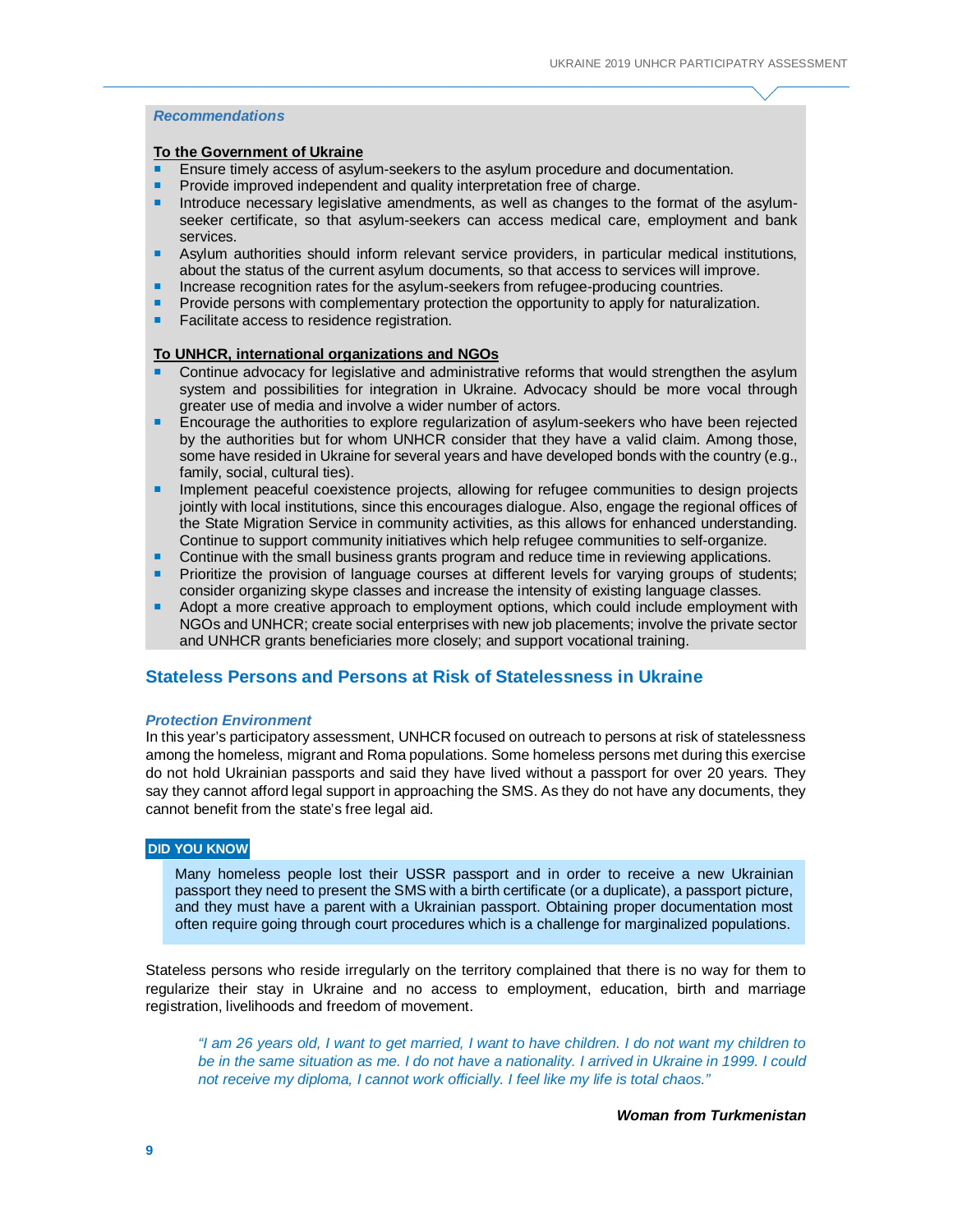Undocumented Roma displaced by the conflict are in a legal limbo and must frequently change their residence. They say they face discrimination from the SMS and the local community. Since most are illiterate, they engage mainly in seasonal work on farms. Their children have no access to kindergartens/schools, and the women have no access to social payments or health care.



UNHCR meets with IDP Roma women during focus group discussion in Zolotonosha Town in Cherkasy Oblast in Central *Ukraine. The discussions took place in a Roma Community center run by the Roma NGO Ame-Roma with which UNHCR*  is frequently cooperating. UNHCR supported the community center in 2017. One of the main challenges mentioned by the *women was the safety of their children and their difficult socio-economic situation. Photo: Crimea SOS.*

#### **DID YOU KNOW**

For various reasons (poverty, illiteracy, early marriages, low awareness of parents, inaccessibility of state's free legal aid), many ethnic Roma face difficulties in obtaining birth certificates for their children born in Ukraine. As a result, when they grow up, they cannot obtain a Ukrainian passport. Most Roma in Zakarpatska oblast speak Hungarian and do not know the Ukrainian language, which makes it more difficult for them to approach the local authorities for documentation.

Housing is a concern for stateless persons and persons at risk of statelessness in Ukraine, in particular for Roma. In Zakarpatska oblast, many Roma reside in houses which have no access to sewage and water systems. The land on which houses have been built is usually not recognized as their property and, as a result, many cannot register their residence. The lack of passports and residence registration makes it impossible for undocumented Roma and homeless people to conclude agreements with family doctors, which is a precondition to access health care. In Kharkiv, Roma participants mentioned that they were discriminated against on the labour market, some even mentioned difficulties in ensuring access to school for their children.

*"I really want to go to kindergarten. There, I will probably eat regularly."*

#### *Child from the Roma community*

#### *Durable Solutions*

In order to achieve durable solutions, persons at risk of statelessness identified documentation as the most important priority. This would open possibilities for housing and employment. Participants wish to get free legal aid from the state-run Free Legal Aid Centers so that they can obtain the necessary documentation and mistakes in their civil documents can be corrected. Participants highlighted the financial barriers to accessing documentation, since they said they did not have money to pay for DNA tests, consular fees for passport issuance, and court fees for establishing legal facts. Housing and employment were the other priorities of persons at risk of statelessness. Undocumented individuals are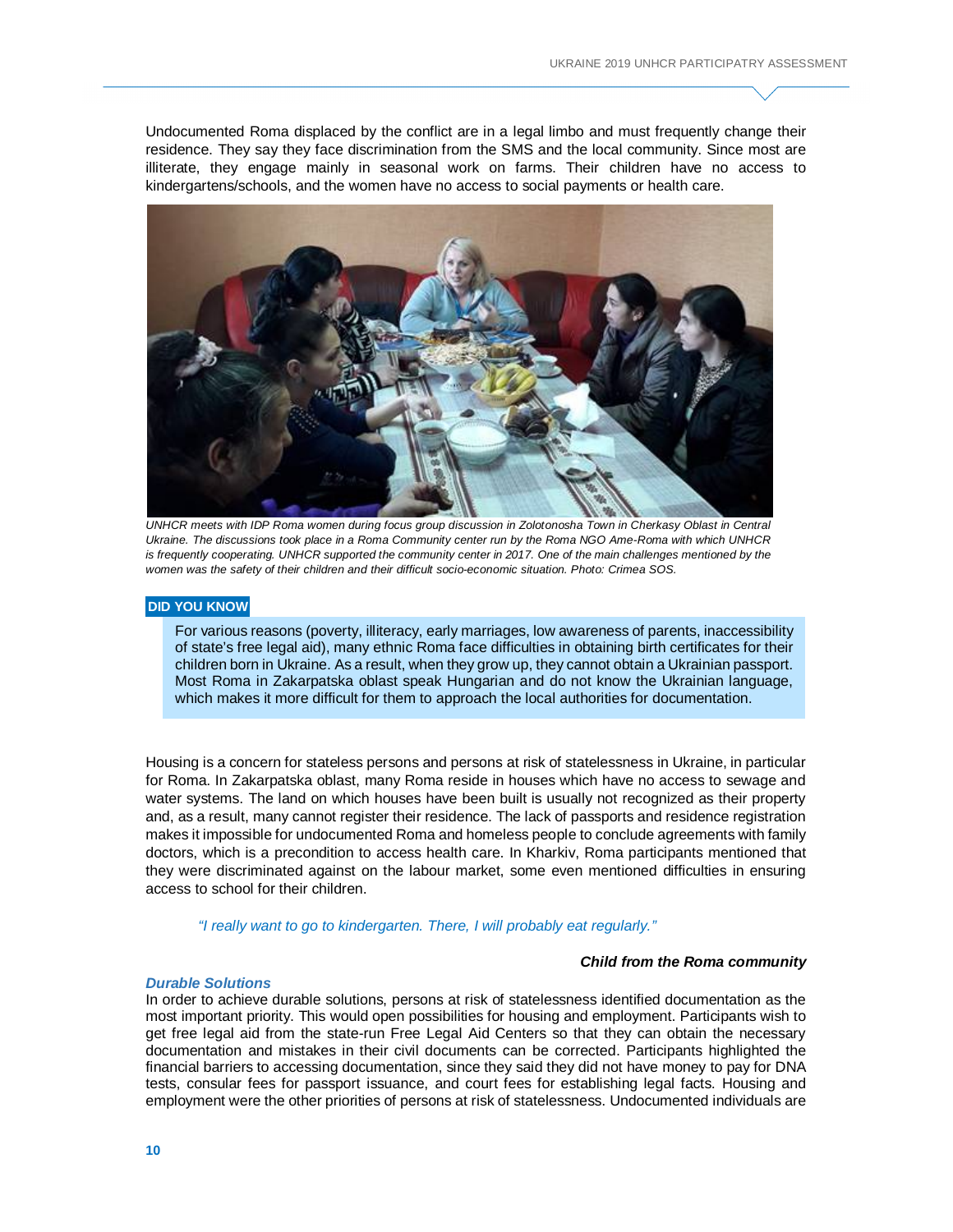not eligible for social housing programs and cannot access formal employment due to their lack of passports.

#### *Feedback mechanisms*

Many interlocutors were not previously aware of UNHCR and its contacts. UNHCR provided them with information on available services and how to give feedback on those in order to improve their quality, as well as on how to register individual complaints which require follow up actions.

# *Recommendations*

# **To the Government of Ukraine**

- Make justice more accessible by giving undocumented persons access to state's free legal aid. Consider a reduction or exemption of administrative fees for civil documentation for vulnerable individuals.
- **Create a pathway to regularization for undocumented stateless persons in Ukraine by adopting** the draft law number 9123, which would introduce a statelessness determination procedure.

#### **To UNHCR, international organizations and NGOs**

 Advocate for the involvement of development actors in supporting social and economic integration activities targeting the Roma population, including measures to ensure that Roma have access to civil documentation and passports. Activities could prioritize housing, utilities, employment, education, health care and social support.

# **IDPs and persons at risk of displacement along the contact line (Government controlled side)**

# *Security*

Participants in every focus group discussion held along the contact line highlighted lack of personal security due to shelling, improper bomb shelters, diffusion of responsibility concerning access to and maintenance of protective facilities, including basement in multi-story buildings. The focus group discussion in Svitlodarsk was held on a morning when shelling occurred.

*"We never know when the shelling will start. Sometimes it could be quiet for several nights and then it would start again in the morning or during the day hours. This suddenness and unexpectedness is the worst part."* 

# *Conflict-affected woman in Svitlodarsk*

It was highlighted that people who live along the contact line have grown accustomed to daily shelling. As a result, they tend to neglect safety rules. Children still play outside when there is shelling in the background, and people have stopped taking shelter in their basements of their houses.

Mine contamination is also a major concern expressed by the participants during the discussions. Returning to a house that has been abandoned for some time close to the line of contact constitutes a danger for displaced persons who wish to return to their home. The presence of mines and unexploded ordnances in the fields also exposes to a high risk of casualties persons who have relied on gardening or breeding cattle for survival in areas where employment prospects are dire.

Some participants reported cases of aggressive behavior from persons in uniform who blame the civilians for the conflict. In Sviatohirsk, participants complained they did not feel safe due to the close proximity of military bases, movement of military equipment, flying helicopters and military drills conducted nearby. Participants in Pervomaiske (mainly displaced from the settlement of Pisky) complained about the recent unwarranted searches of houses as a result of the explosion in a nearby military depot. They said that they were asked intimidating questions, which created psychological pressure. According to the participants, these people were in uniforms without any insignia, and they were wearing masks.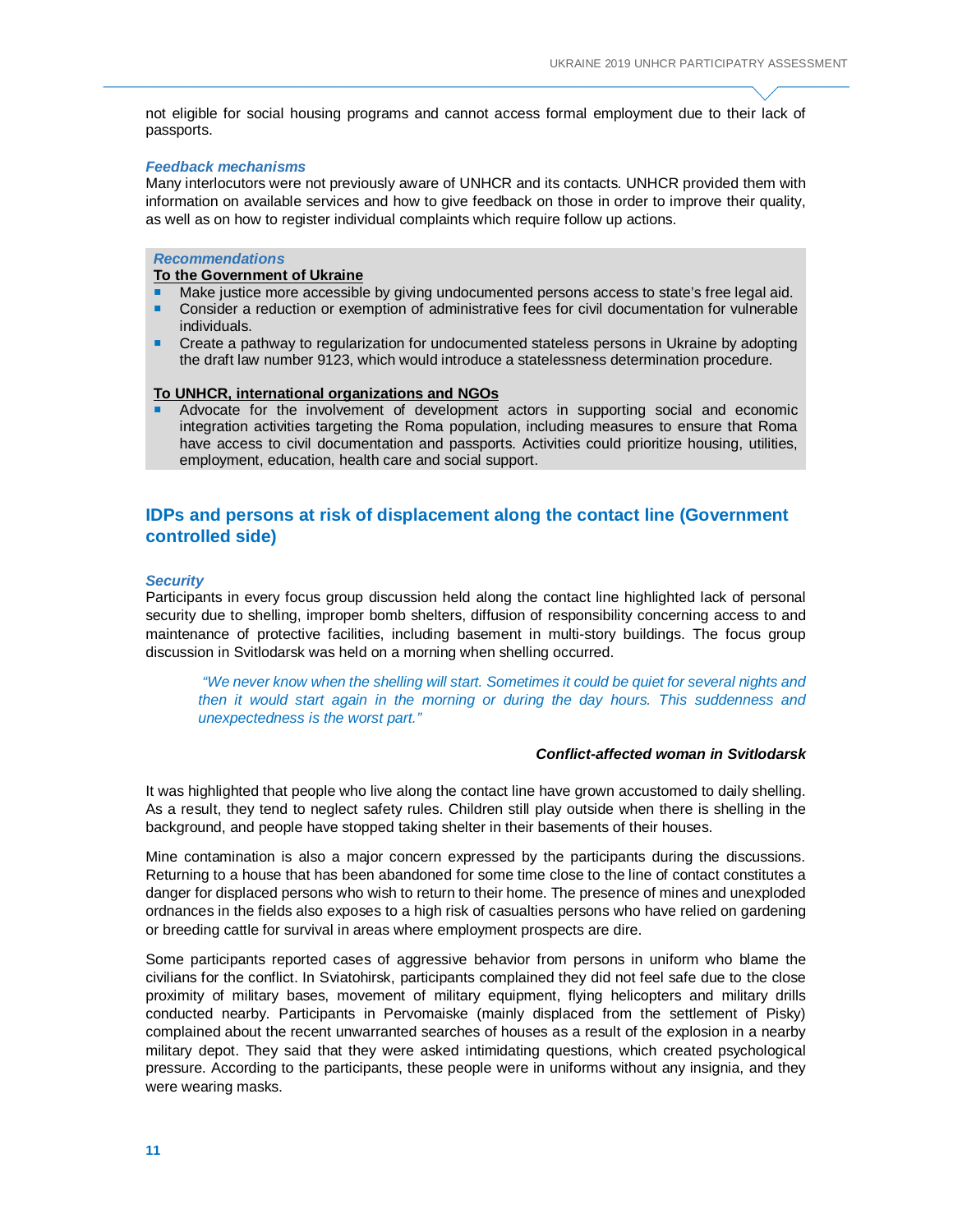The issue with street lighting remains a concern in the settlement of Chermalyk near the contact line. In 2015, the settlement's lighting system was severely damaged and the military did not allow the community to repair it for security reasons. Following the decreased level of fighting, the municipality reached a verbal agreement with the military, but their budget was insufficient to cover the costs for rehabilitation. In Krasnohorivka, undocumented male residents expressed fear of being forced to engage in ad hoc jobs for the military, such as digging trenches, because they are unable to confirm their identity.

# *Mine risks*

People displaced from Chihary cannot visit their homes because the territory is contaminated with landmines. Since many people depended on their vegetable gardens, they face difficulties in supporting themselves.

Persons residing along the contact line are afraid to use their vegetable gardens because of fears of mines and unexploded ordnance. Many people depend on their poultry and other domestic animals to survive; however, due to high risks of mines, cows and goats cannot graze freely. Due to poor employment prospects, men frequently collect scrap metal, which can include unexploded remnants of war. This causes additional protection risks.

# *Sexual and gender-based violence (SGBV)*

In Avdiivka, women noted psychological pressure associated with the presence of the military. They said they stay at home as much as possible in order to avoid contact with the military.

*"I try not to go out, I have learnt even how to live without bread, it was hard first, I used to love fresh bread so much. Now, I leave my house only once or twice per month to get some food."*

## *Conflict-affected woman in Avdiivka*

Survivors of SGBV said they cannot access adequate services, such as medical services, emergency medical and psychological support. Participants had low awareness about what constitutes SGBV and where to seek services.

The police have little coverage in settlements along the contact line. At the so-called Svitlodarsk arc, there is just one police officer covering eight towns and urban-type settlements. Civilians have to appeal to the military for help. In one case, a woman said that this had just made the situation worse.

#### *Military occupation of civilian houses*

Participants complained that the military lives in their houses in Chihary. They believe this is the reason they are not allowed to visit their homes, since shelling is less frequent than before. Participants in Avdiivka and Svitlodarsk complained that the military is based in civilian multi-story buildings. In Svitlodarsk, the roof is leaking and the apartments of the top floor are flooded when it rains. Residents are not allowed on the roof to perform repairs, and they suspect there is military equipment on the roof.

According to participants in Kurakhove, some community members are unable to access their belongings in the contact line settlement of Novotroitske (Volnovasky Raion) because their houses are occupied by military. Reportedly, some of the residents of this settlement were evicted from their houses by the military because they could not show the documents proving their ownership.

According to participants who was explaining the situation in his isolated settlement near the contact line, there are four houses in his settlement that are currently occupied by the military. Three owners left the settlement prior to the houses being occupied; therefore, they have not entered into an agreement with the military. In 2015, one owner made a verbal agreement with the military allowing them to use his house until further notice; however, at present, the military has refused to vacate the premises.

#### *Freedom of movement*

Many participants complained about the difficulties while crossing the contact line as they face long lines and long waiting hours. Though there is supposed to be an accelerated lane for vulnerable persons, some eligible persons had to wait in the common queue. People complained that some pay money to be fast-tracked.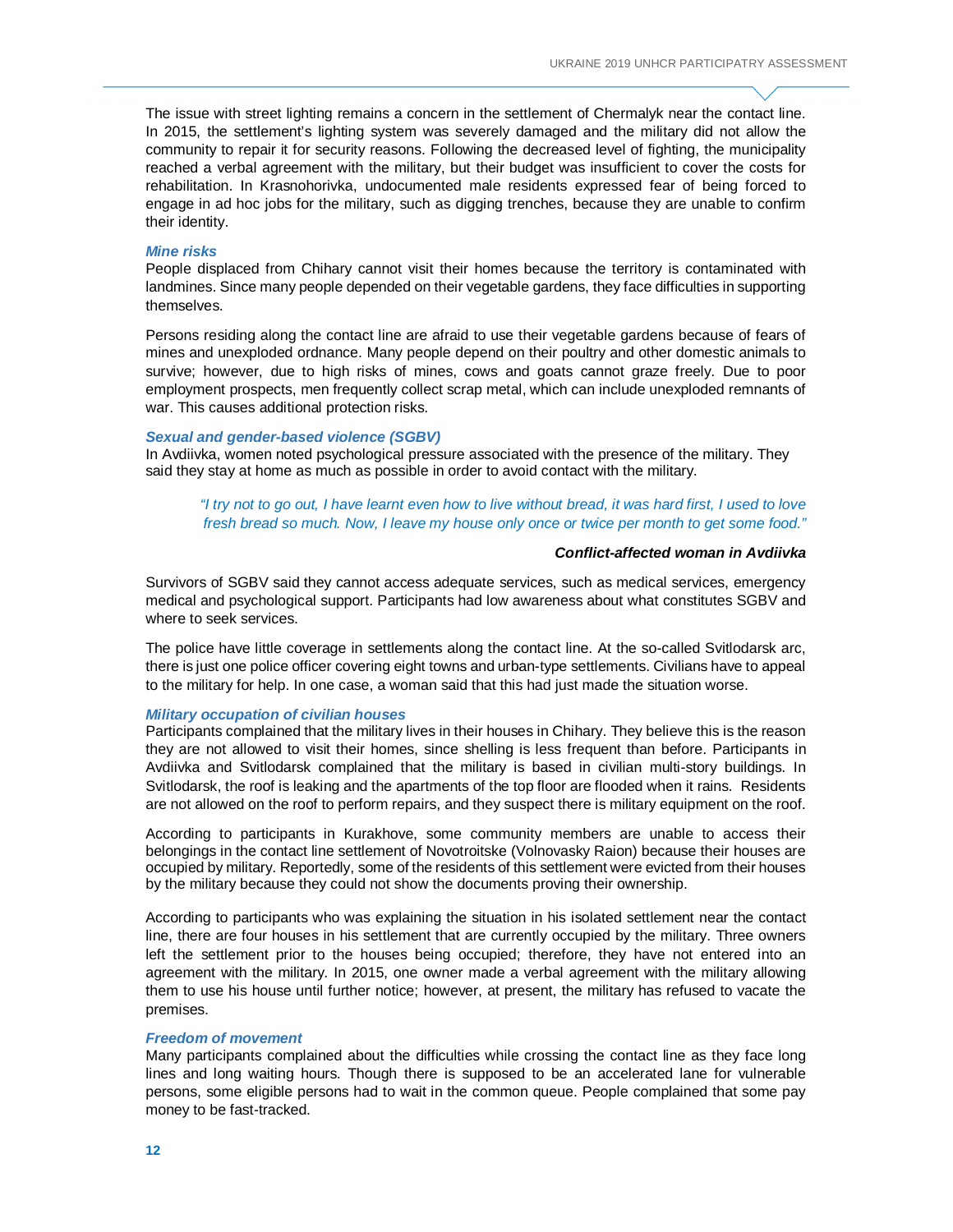# **DID YOU KNOW**

The Border Guards at the EECP accepts certain vulnerable categories to be "fast tracked" across the EECP. These include vulnerable persons, some eligible persons (e.g., persons with disabilities, persons over the age of seventy, and pregnant women).

People say they feel insecure and helpless while crossing the contact line. They fear being detained and interrogated or that their belongings would be taken from them. They fear shelling and sniper fire while crossing. Men raised concerns of being treated in an undignified manner. People said they tried to avoid saying a spare word so as not to endanger themselves and their families. Some complained at bribery and extortion while crossing. Many participants said they prefer paying some money to cross faster as this lessens the security risks at the EECPs.

*"When I cross a check point I try not to speak unless I am asked. I try to be very careful with every word I say and I make sure I speak Ukrainian – they like it and let you cross. One can never know when he can be detained and interrogated. On one occasion I was detained for several hours at the EECP and interrogated. It was never explained to me why I was detained."*

# *Conflict-affected man in Svitlodarsk*

Those who cross are unable to transport their furniture and household appliances from NGCA to GCA as the GCA side does not permit the entry of these items. Furthermore, persons without identity documents cannot cross the EECPs. In addition, undocumented people, especially men, face difficulties in crossing internal check-points. People are able to cross internal checkpoints with expired identity documents; however, people who lack any documents must obtain an "identity certificate" from the head of the Civil Military Administration. In order to avoid trouble, these persons prefer not to leave their settlement at all.

According to some participants, before going to the nearby settlements they agree with local police that they will cross a particular internal checkpoint so that local police can back them up and confirm their identity in case of inspection by military. Their movement depends on the discretion of military personnel.

There are limited transportation opportunities between Sviatohirsk and other towns. Bus fares are expensive and there are no discounts for older persons or persons with disabilities. In many localities along the contact line, public transportation is very limited or non-existent.

The Chermalyk to Mariupol line is the only connection covered by public transportation available for the residents of the settlement of Chermalyk. Therefore, to reach public services based in Volnovakha, locals must rent a taxi or switch to a bus in the city of Mariupol. This detour makes it difficult for people to travel back and forth before dark, when shelling intensifies. The security situation also impacts in the cost of transportation.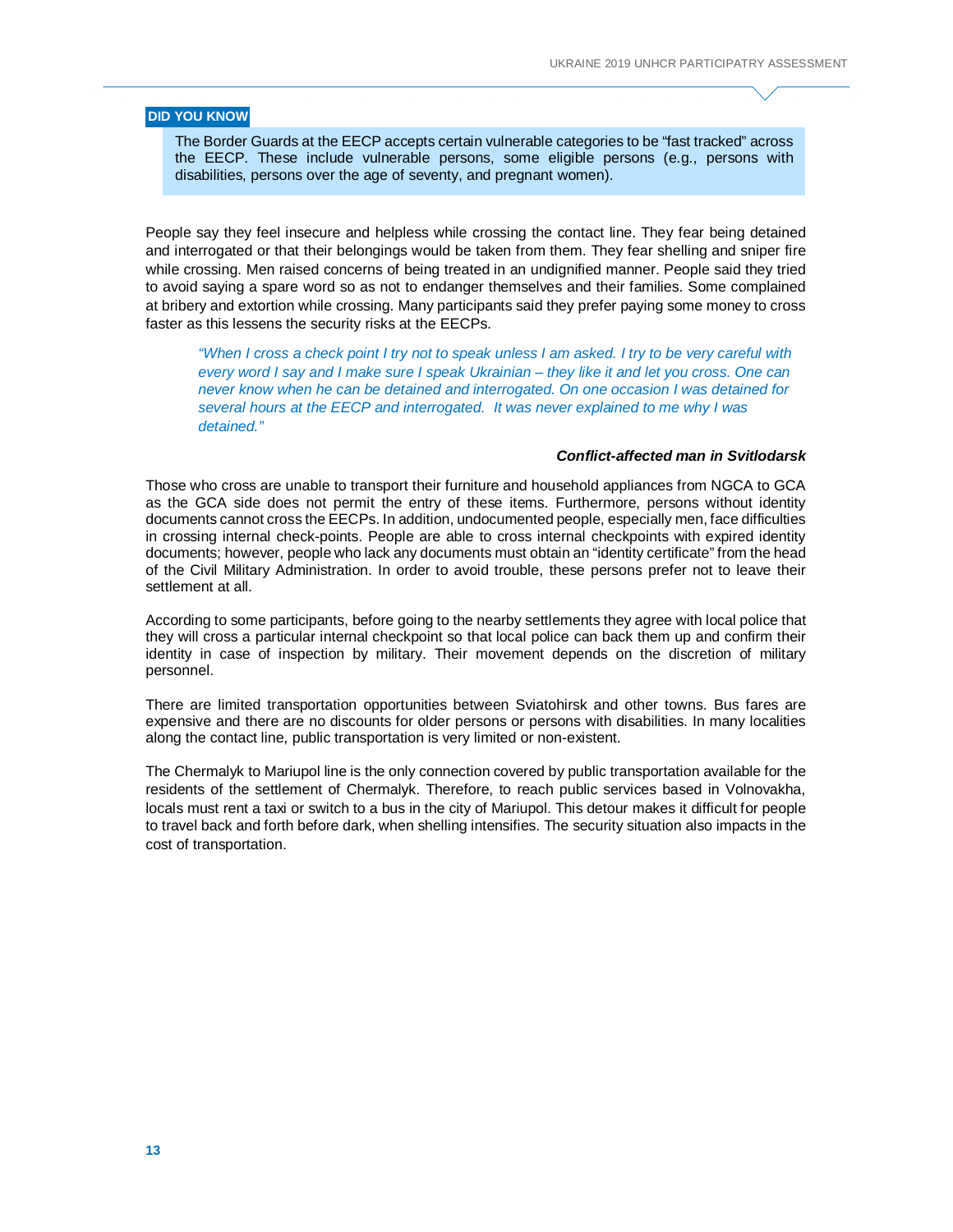

For the purpose of this Participatory Assessment, UNHCR met with a group of elderly women in the settlement of *Chermalyk, located right on the contact line. Chermalyk is still being hit by shelling as well as small arms fire. During the meeting with a group of women in a community center that had been previously repaired by UNHCR, the women raised security as one of their main concerns. Photo: UNHCR*

In 2018, a local transportation company established a bus connection between the settlement of Berdianske and the city of Mariupol. However, since the price of UAH 12 seemed too high to residents, the bus was cancelled. Therefore, local residents must travel on foot some 1,5 km to the settlement of Sopyne, where transport connection is currently available and costs UAH 7. With the support of a humanitarian organization, travelling from Berdianske to Mariupol became possible, as they have entered into agreement with local transport company to ensure that this route is covered. This project will provide free transportation once a week through September 2019.

People displaced from Chyhari are not allowed to visit their houses. They were concerned that the cemetery was shelled in the settlement. They asked for a green corridor at Easter to tend the gravesites of their loved ones.

Participants of the discussion in Pervomaiske complained about their lack of access to their homes in Pisky settlement. According to them, the settlement is controlled by the military who do not give permission to IDPs to enter and see their houses. There are currently six to ten people living in Pisky (out of 2,500 residents before the conflict) and the rest are displaced in neighboring settlements or other parts of Ukraine. There is even one family whose husband is in Pisky looking after their house while the wife and children are displaced. She wanted to visit her husband but was refused access.

#### *Housing*

Many people complained about inadequate living conditions as their house/apartment was damaged. Some were assisted by international organizations with basic repairs. Many lost their furniture and household items. They cannot afford to buy new ones.

The majority of houses in the settlement of Berdiankse remain unrepaired, since the assistance of humanitarian actors was insufficient to cover the needs. Participants stated that they cover their windows with tarpaulin or blankets, which were provided by the military. In 2018, they received roofing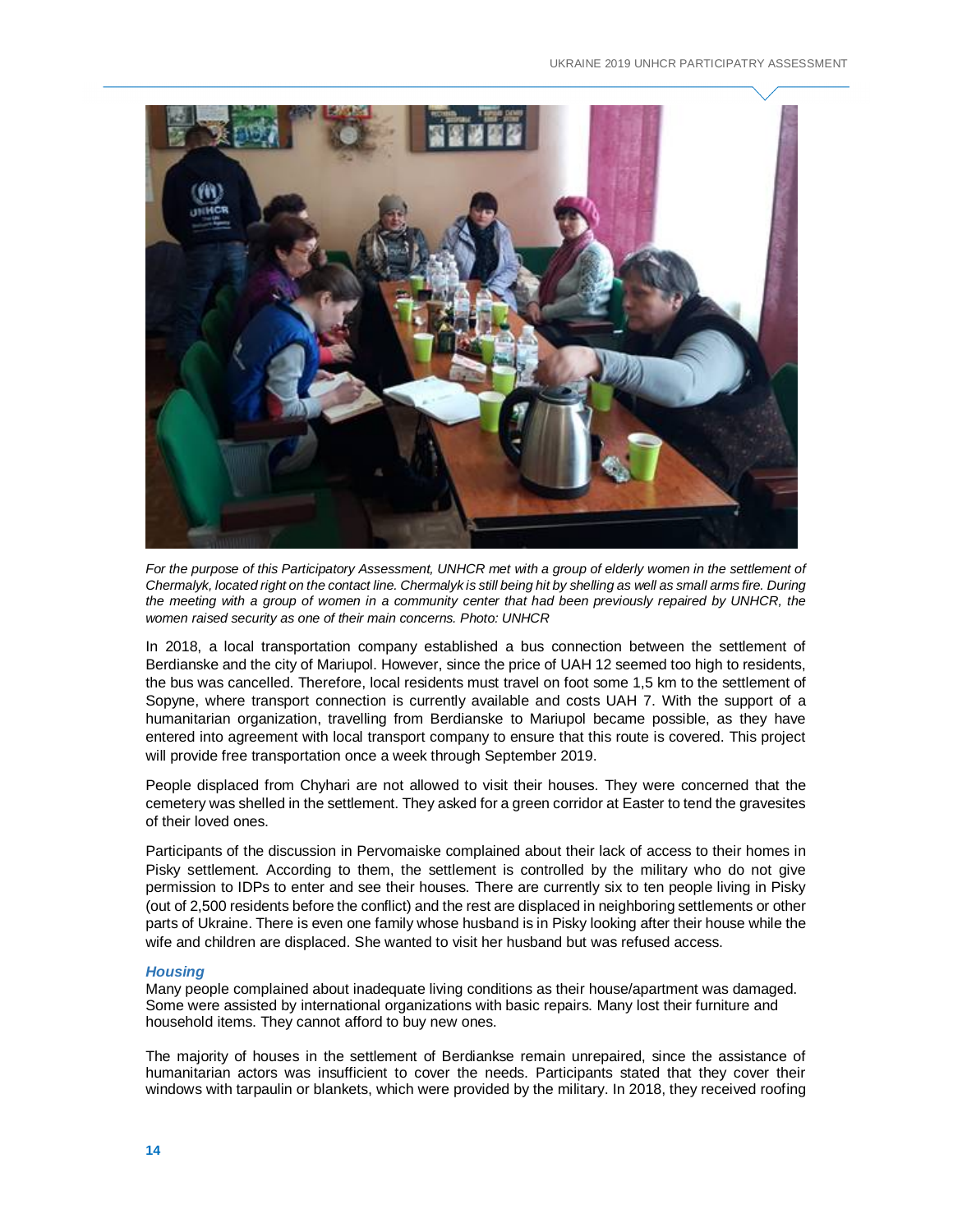slates and insulation, as well as replaced damaged windows; however, some houses need more extensive repairs.

In Avdiivka, participants complained about the high prices of running water, which they said is more expensive than in Kyiv and Sloviansk. As there is low water pressure, it does not reach the top floors of multi-story buildings. Usually, participants informed that running water is available only for several hours per day. After 10 p.m. water is not available.

There is low voltage of electricity in settlements along the contact line, which results in damaged appliances and creates risks of spontaneous combustion. Participants complained that it is often not possible to use a washing machine due to low pressure of running water and low voltage.

In winter it is difficult to find wood or coal. Participants said they had to collect wood or use nutshells to heat their rented houses. Most participants said they had difficulties getting through the winter, since the price of coal, wood and utilities was not affordable. Many rely on humanitarian assistance in the winter.

In Krasnohorivka, water in the pipeline is of technical quality, not purified. Gas supply to the town was cut in 2014 because the hostilities damaged the gas line. No wood is available in the forested areas. Coal price is costly.

Many said that they survived winter because of humanitarian winterization programs. It was reported that persons without documents were not included into programs of humanitarian agencies.

In Pisky, residents complained they could not obtain documentation to prove the conflict-related damage to their homes. They wanted such documentation to ask for assistance or compensation. They had applied to various authorities, including the head of the district administration of Yasynuvatsky district. They were told that architects cannot visit the settlement since it is too dangerous; therefore, they cannot obtain any documentation. They are aware that such documentation was issued in other settlements located in close proximity to the contact line.

In the three focus group discussions held in Sviatohirsk with IDPs sheltered in collective centres, there were many complaints of poor living conditions. In Sviati Hory, residents said there was little hot water and the rooms were cold. They complained of tensions with administration of the center and said they faced threats of eviction. In Kurakhove, residents of the collective centre said conditions were inadequate. Obsolete flooring, poor insulation and sanitation conditions, as well as insufficient heating in winter, negatively affect the residents. Poor hygiene conditions were another source of complaint, as there is only one bathroom functioning in the building.

In Mariupol, some IDPs mentioned that they do not apply to the municipality's social housing programme because they are not sure whether the accommodation they receive will satisfy their living standards (i.e. their apartments have varying conditions, and not all of them have basic furniture). According to the social housing in Mariupol programme terms, an applicant will be able to learn about the location of an apartment and its conditions only after being selected for the programme.

Participants noted differences between the social housing programmes in Mariupol and Pokrovsk. Mariupol city does not consider a family's low income as a deciding factor when selecting beneficiaries for social housing or setting rental terms with the beneficiaries. In Pokrovsk, the municipality bases its decision on the family's income. If a family's income increases after a year of residing in social housing, the family might be excluded from the program. These provisions discourage IDP families from seeking official employment.

IDPs also complained about the need to pay for the utilities at home in NGCA. They said that if they accumulate debts for utilities in NGCA, the local courts can authorize the seizure of the apartment. Participants in southern Donetsk oblast said they could solve their housing problems in GCA if they could sell their property in NGCA. However, this is not currently realistic for two reasons. First, paper work is burdensome as it is necessary to conclude a sales agreement in GCA using a notary. Second, prices for property in NGCA are very low, so the amount would not be sufficient to procure anything in GCA.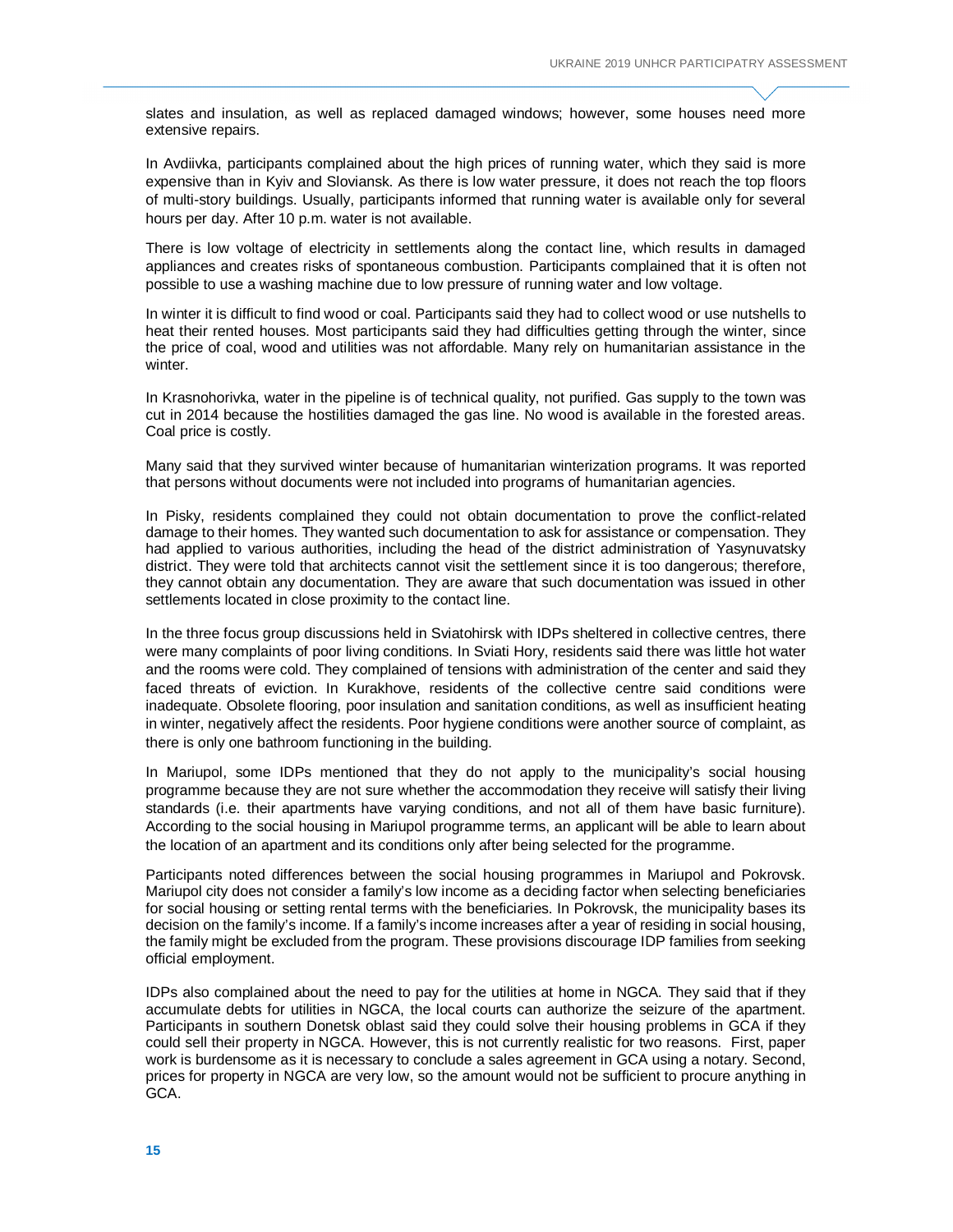#### *Access to pensions and social benefits*

Many participants complained about frequent delays and suspensions of pensions and social payments. In the meantime, people rely on their relatives, friends or community members when their pensions and/or social payments are delayed. Those who have vegetable gardens rely on what they grow in their gardens. Pensions and social benefits are inaccessible for persons holding no valid identity documents. People are motivated to restore their identity documents in order to be eligible for pensions and social payments.

In Sviatohirsk, there is no office of social protection or pension fund, so people have to travel to Sloviansk. This is costly and difficult for persons with disabilities. Among IDPs registered in Sviatohirsk, 18 per cent have disabilities.

# *Access to free legal aid*

Participants noted a high demand for free legal aid services. They most frequently requested support with pension reinstatement, social benefits and civil documentation, especially with passport issuance and renewals.

#### *Access to civil documentation*

Many vulnerable people face challenges when they try to exercise their right to access to personal documentation. For example, persons originally from Svitlodarsk must now approach the local authorities in Bakhmut raion to obtain or renew their passports. The State Migration Service in Bakhmut has no access to their paper files, so the applicants are told to bring three witnesses to corroborate their identity. This is a challenge for IDPs. There is low level of legal literacy among the population about the new plastic identity cards, which are gradually replacing the internal passports in paper format. People do not trust the new identity cards, which they fear will give them less access to their rights than "a normal passport". They are also concerned that their residence registration (which they refer to as "propiska") is not indicated on the identity card. Parents who hold residence registration in NGCA raised the problem of obtaining residence registration for their children. The children cannot obtain registration in NGCA, and if their parents do not have permanent housing, they cannot receive the registration in GCA either. When asked which assistance they would need to restore their documents, undocumented persons said they would need legal assistance, financial assistance and transportation. After losing civil documentation, people say they feel like social outcasts. As a result, some have resorted to substance abuse. Without documents, they cannot access support from social institutions. Members of the Roma community in Kurakhove stated that they have faced issues with restoration or receipt of Ukrainian passports. A 27-year-old man said he had never obtained a Ukrainian passport, even though both his parents held passports. It had taken him four months to obtain a birth certificate. He said that the SMS asked him to bring a residency certificate from his place of origin, which is in NGCA. This is not possible. Also, some members of the community hold Soviet passports and have never applied for a Ukrainian passport. Access to the SMS remains a pressing problem. Because the SMS's online system has limited capacity, people are able to get access during night-time hours only. People from Luhansk have to stand in line early in the morning every day to visit the Migration Service. As a result, local people do not have a possibility to visit this center due to enormous queues, which creates tensions. Participants noted the intolerant atmosphere in the SMS office in Kurakhove. It is very challenging to secure an appointment with an SMS employee. In addition, participants said that their written inquiries to the SMS had been unanswered. Undocumented persons rely on humanitarian assistance. However, in 2019, many agencies switched from in-kind to cash-based assistance, which left out people who do not hold identity documentation.

#### *Mental health and psychosocial support*

In areas along the contact line, many people complained about anxiety and sleep disorders. They said they never knew when the shelling would start, and that uncertainty led to high levels of stress.

Children are scared at night and ask to sleep with their parents. Even teenaged children often share beds with their parents or grandparents because of fear.

*"My teenage daughter gets very scared and upset when the shelling starts. One day she got so angry when the shelling started, I was at work she was on her own at home. She cried and*  asked me to come back home from work which I could not. I felt so bad at that time. When I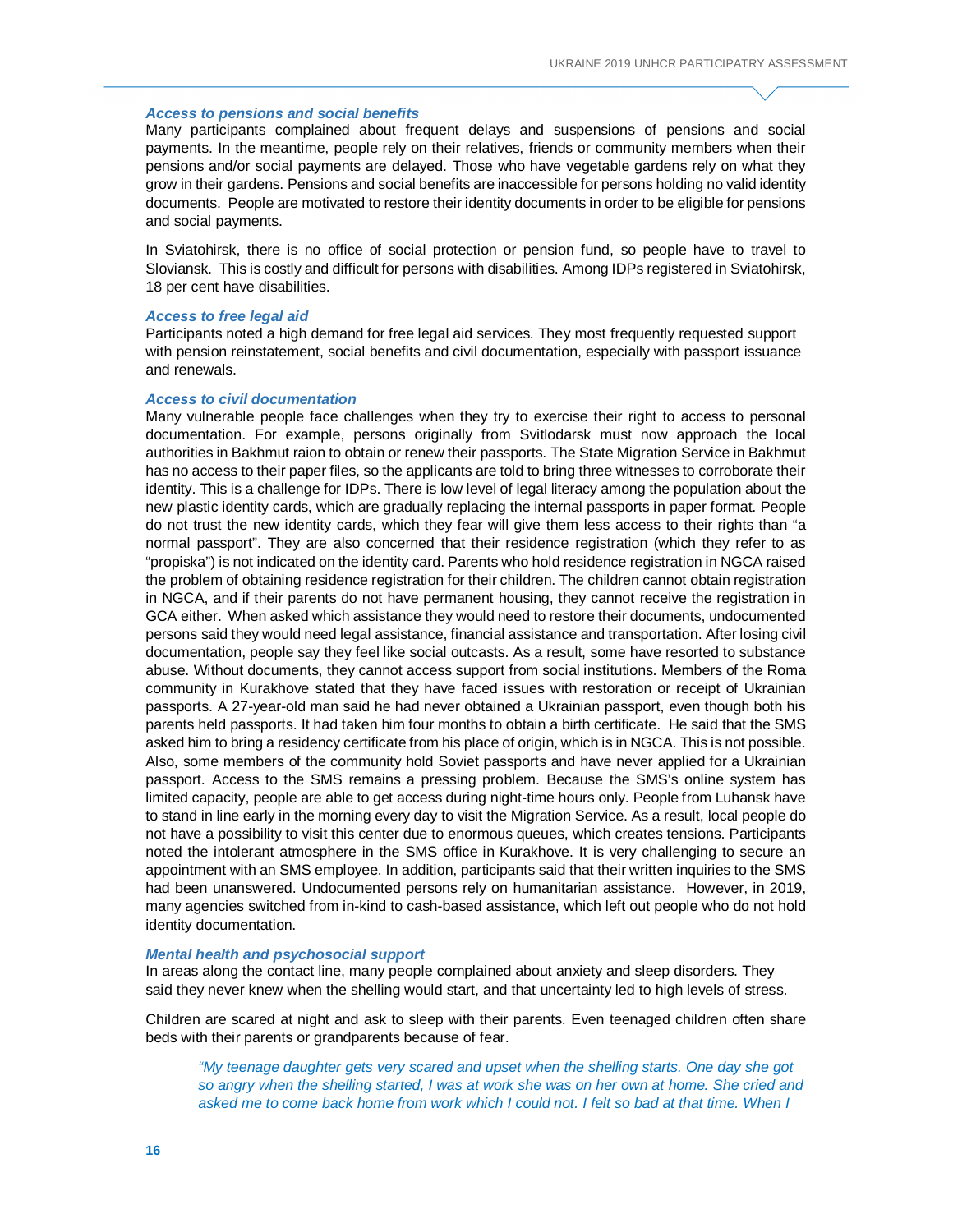*came home my daughter asked me to buy her a gun – she said she would go and kill the persons who shoot."*

# **Conflict-affected woman in Svitlodarsk**

When asked about how they coped, some women mentioned doing Pilates or yoga, which have become popular but remain costly. They suggested establishing a place where yoga and Pilates were available for their community free of charge. Persons living with HIV said they had needs for professional psychosocial support.

#### *Health care*

In many communities along the contact line, residents said there is no ambulance service, or that ambulances lack fuel. Ambulances do not come after dark due to risks of shelling.

The only hospital in Avdiivka is half-destroyed. It is also used as military hospital. The town cannot afford repairs. Residents believe that the repeated shelling of the hospital is linked to the fact that it also serves the military. Some participants mentioned that they had requested medical assistance from military doctors and they all had been assisted. Participants in Avdiivka complained about poor health care, lack of specialized doctors and medical services. There, they cannot access ultrasound services and dental x-rays. Many doctors have left the area and only few have stayed, mostly older physicians. Furthermore, there is no cardiologist or endocrinologist and there are few dentists and pediatricians. Therefore, participants mentioned that they have to go to Kramatorsk (one bus per day; long hours of travel and expensive; need to stay overnight) or to Kostiantynivka (more buses but still expensive). Subsidized public transportation was a suggestion.

There is no maternity hospital in Stanytsia Luhanska and the raion hospital lacks key specialists in gynecology, anesthesiology, speech therapy and pediatricians. Women forced to go to Bilovodsk district hospital (70 km from Stanytsia Luhanska) or to Lysychansk to deliver babies. As a result, people have to spend long hours and their scarce funds on transportation. Women feel compelled to use medical facilities in Luhansk NGCA as the distance between Stanytsia Luhanska and Luhansk is 20 km. They said they can receive free medical assistance in NGCA.

People living with HIV mentioned that they do not have free access to medical services. They said they are often refused treatment when their status is disclosed and that there is violation of confidentiality of patients. Medical staff do not have skills to work with people living with HIV. This gap leads to poor quality of medical services.

Lack of access to medical care was mentioned by participants in Pervomaiske, Sviatohirsk and Chermalyk. People must travel to larger cities with hospitals and specialized doctors. Participants recommended to create mobile visits of doctors to specific settlements.

# *Livelihoods*

In cities and towns, such as Mariupol and Pokrovsk, many IDPs stated they had been successful in finding jobs or self-employment opportunities.

However, in other towns and rural areas, especially close to the contact line, participants said that the lack of job opportunities was a major concern. Many people from Avdiivka used to work in Donetsk. However, employment availability there has reduced significantly. It was suggested to establish an additional checkpoint connecting Avdiivka directly to Donetsk for commuters from Avdiivka with simplified crossing procedure. However, others opposed this idea as they noted the need to obtain official labour records to receive pensions in the future. Records from Donetsk-based enterprises in NGCA will not be accepted by the Ukrainian authorities. People complained about age discrimination on the job market. They said there were no employment opportunities for persons over the age of forty. Due to limited opportunities, people believe that jobs are given to people who have the right connections. Many coalmines have closed, which has reduced the number of employment opportunities near the contact line, therefore, people are engaging in odd jobs or seasonal work. In Sviatohirsk, participants mentioned the absence of employment opportunities and discrimination against IDPs. Some participants complained that employers refused to consider employing IDPs.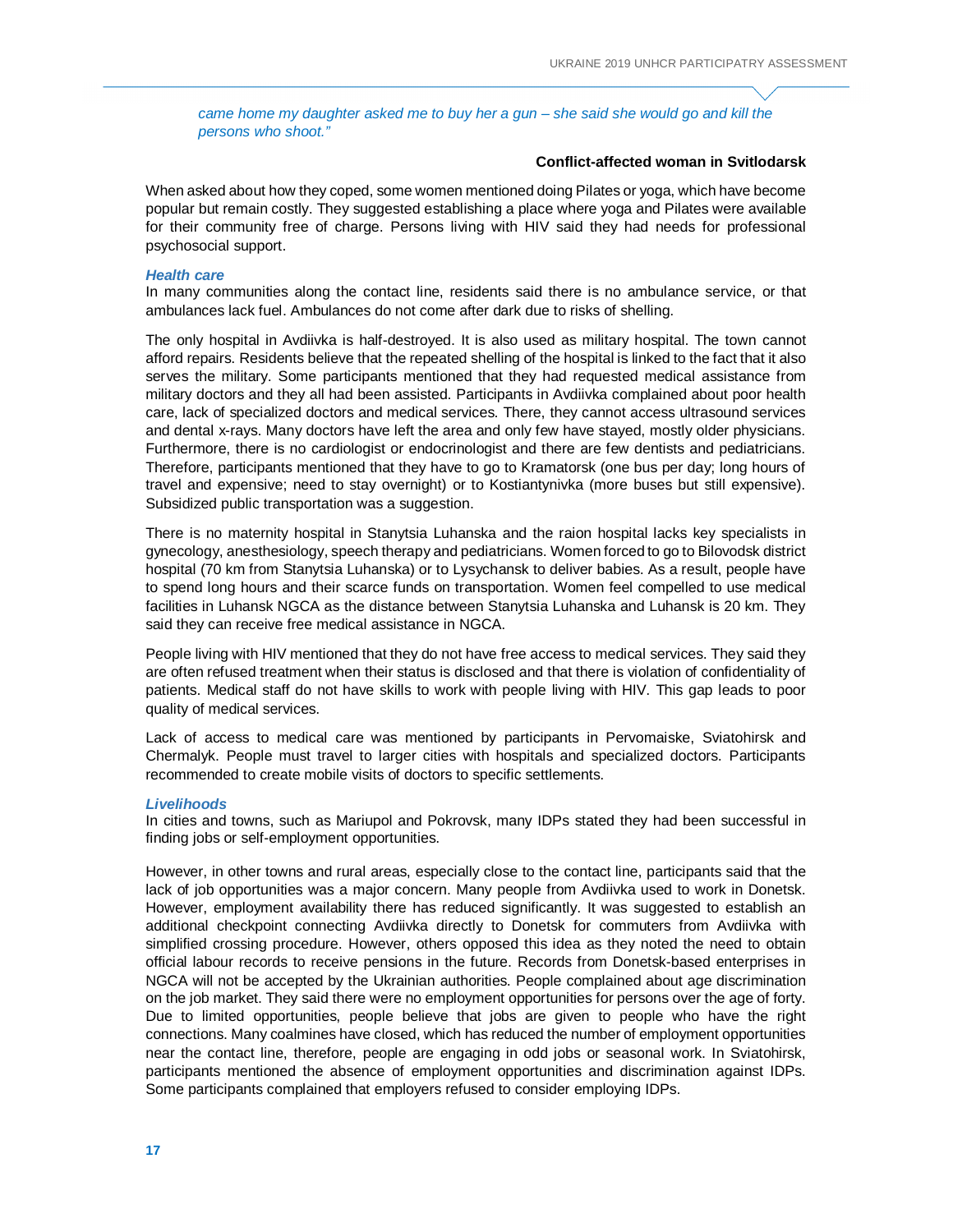Persons without identity documents cannot obtain official employment. They face difficulties in obtaining even unofficial seasonal jobs because they cannot pass through internal checkpoints. Most undocumented individuals survive with no income at all as they depend on members of the community and humanitarian organizations for assistance with housing and basic needs. Some women have felt compelled to work unofficially. For example, they talked about how they carry goods across the broken bridge at the EECP in Stanytsia Luhanska. This provides a minimal income.

*"Women work at the bridge at the EECP, taking goods back and forth in a wheelbarrow. The oldest woman is 82 years old, she works as a young one."*

# **Conflict-affected woman at Stanytsia Luhanska**

Participants from Zolote mentioned that there are no employment opportunities there as coalmines have closed. People used to sell their homemade products, but now they cannot access markets, which are located in NGCA. In Luhansk oblast, some IDPs reported that they had been refused jobs because they have relatives living in NGCA.

#### *Access to humanitarian aid*

Participants complained about the lack of support from humanitarian organizations and rigid vulnerability criteria, which means that many deserving individuals do not qualify under the programmes of NGOs.

Participants of pension age shared their perspective that it is unfair that IDPs are excluded from individual humanitarian assistance when their income is above UAH 2,000. Meanwhile, local residents of the settlement receive assistance since their income is lower, even though they do not have to pay rent and have never been displaced.

#### *Access to justice*

There is no court in Avdiivka. After the conflict started, Avdiivka's court moved to the town of Selydove. Only three out of seven judges work there; others have left the area, which results in delayed hearings and procedures. There is a high demand for court services in the town. There is poor transportation to Selydove, and people cannot afford to travel there.

#### *Access to education*

Participants raised many issues related to education. Isolated settlements do not provide access to secondary education. Rural schools have outdated teaching methods and the quality of education is insufficient for children to qualify for university. Some young people choose to enter tertiary education institutions in NGCA because tuition is free. Students in so-called "displaced universities" raised the problem of insufficient classrooms and dormitories for students and teachers. Children with disabilities require special education, which is available only in big cities such as Kharkiv or Mariupol.

# **DID YOU KNOW**

Following the conflict in east Ukraine, a number of universities have been "displaced" from NGCA to GCA because of fear of the conflict and because the buildings of the universities might have been seized. In these situations, academics, professors and student bodies fled the conflict zones in an organized manner and re-structured their university elsewhere. Even a Council of Rectors of Displaced Universities was set up. In some cases Ukraine's Ministry of Education would issue an evacuation order once an initiative group of students, teachers and administrators had been set up at the university that could take responsibility for the move. Universities would move into their own campuses elsewhere where possible or, if not, negotiate with local authorities over allocation of space.

Access to early childhood and school education remains another concern for the residents of the settlement of Berdiansk, since most of the local children must attend school either in the nearby settlement of Sopyne or in Mariupol.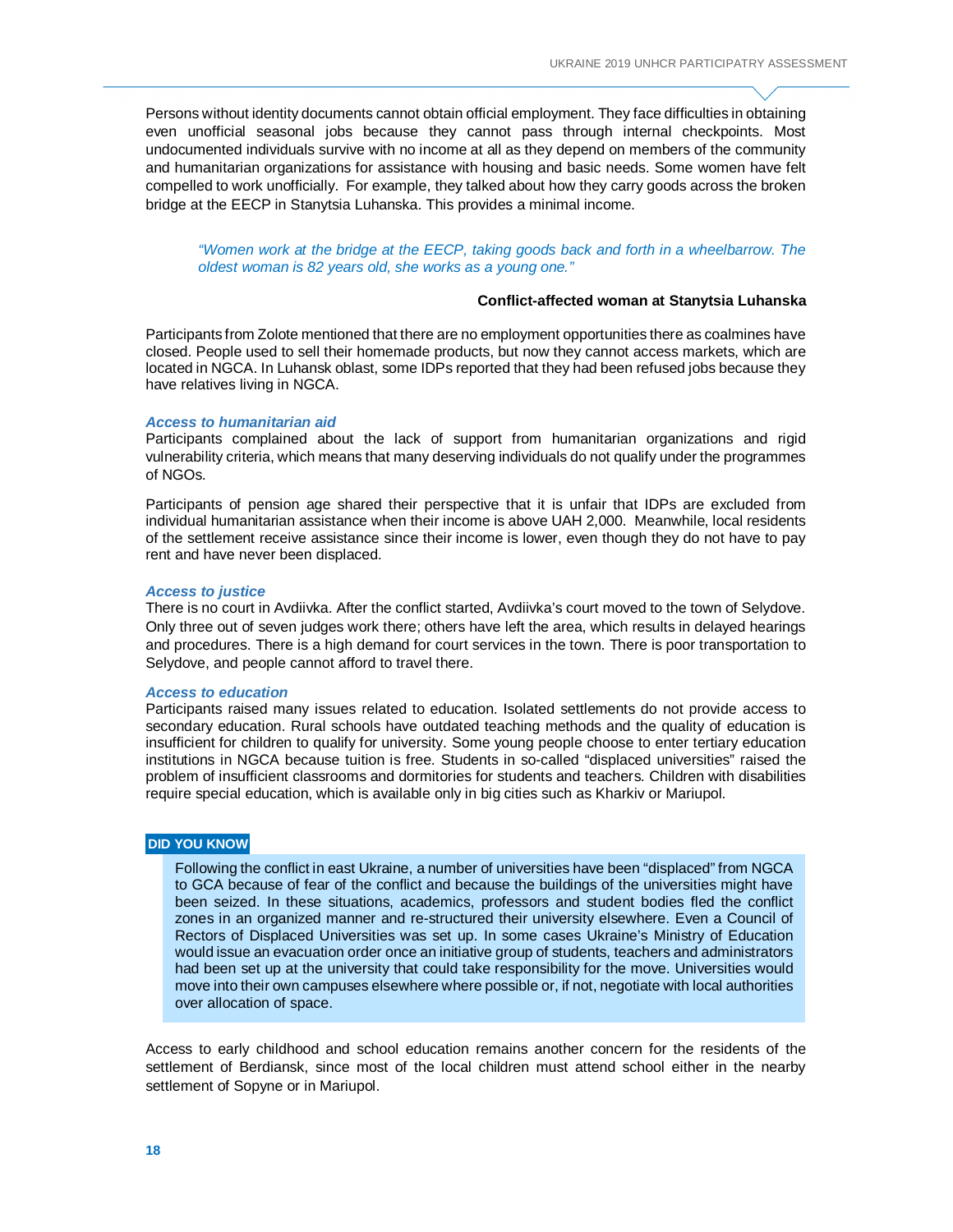#### *Durable solutions*

When asked about durable solutions, conflict-affected persons who live along the contact line did not provide recommendations. Five years after the start of the conflict, they were not able to see how their situation could be sustainably improved. They do not see an end to the conflict in sight.

IDPs living along the contact line complained about the lack of durable solutions. Housing is a priority. IDPs have been living in rented houses, collective centres or with relatives for almost five years, and there is no end in sight. They feel ignored or forgotten by their government. They have heard that donors have given money to Ukraine to help IDPs, but they do not see the assistance.



*Margaryta is a wheelchair bound and displaced young woman who recently turned 18. She suffers from epilepsy and cerebral palsy and lives in collective centre with her mother and grandmother who takes care of both of them. Being displaced to the small town of Sviatohirsk ridded her of quality health care and rehabilitation services which*  resulted in rapid deterioration of her health condition. UNHCR supported her family with medical devises required *to conduct regular checkups of health condition at home, winter clothes and warm blankets. Margaryta is an A student, tutored by a teacher at home. She dreams that one day she would be able to study at a regular study room with other young people and make some good friends. Photo: UNHCR*

## *Feedback mechanisms*

During focus group discussions, many interlocutors were not previously aware of UNHCR activities and contacts. Many were not aware of the UNHCR hotline; this may be linked to the fact that there are gaps in mobile telephone coverage along the contact line. Also, the communities generally expressed low levels of trust about complaint mechanisms. During discussions with the community, UNHCR provided information on different ways to give a feedback on the quality of activities either through UNHCR's hotline, through the webpage or through colleagues (UNHCR or partner staff) who are regularly working in settlements along the contact line.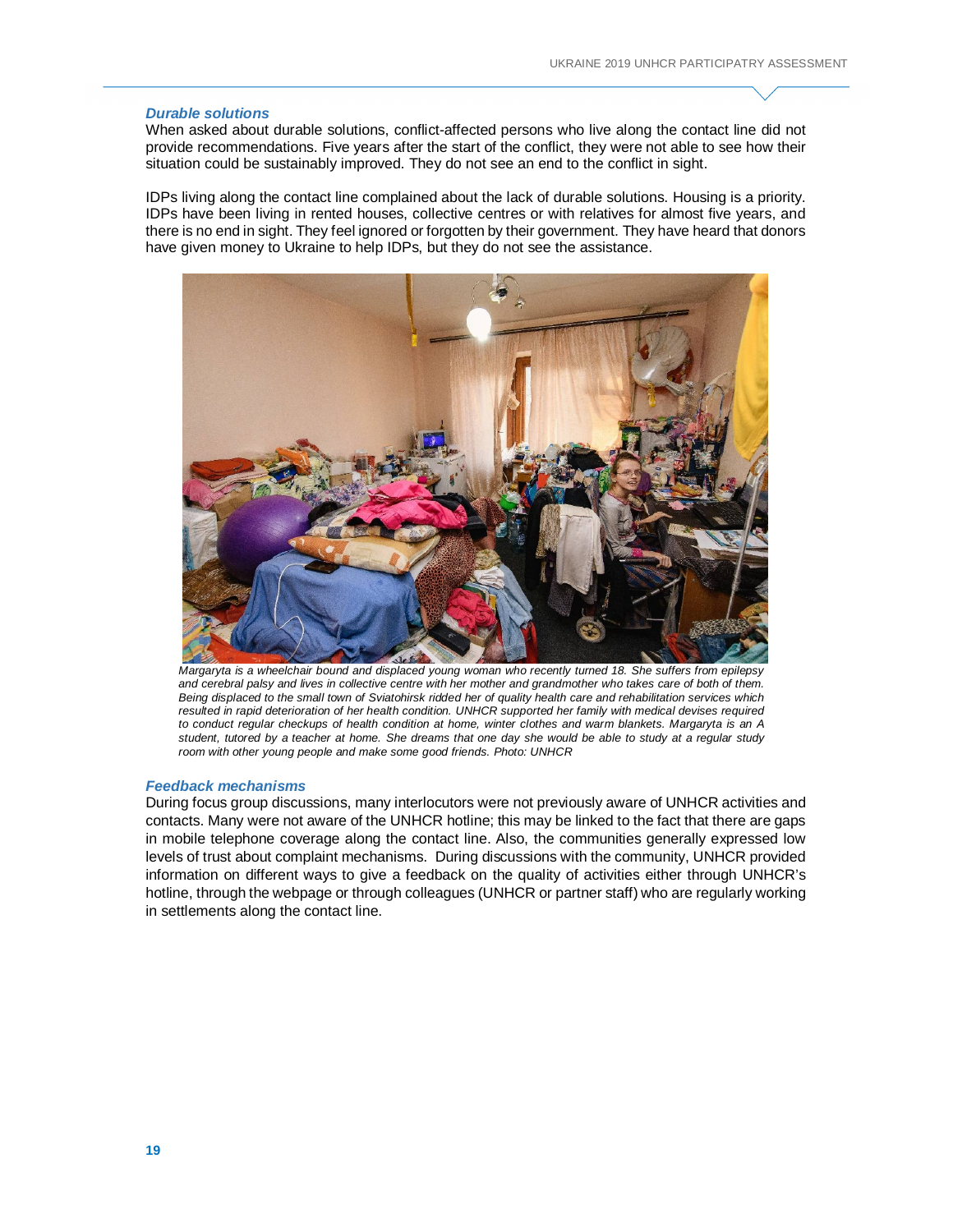# *Recommendations*

# **To the Government of Ukraine**

- Disseminate information to residents of settlements along the contact line about the existence of civil protection installations, such as bomb shelters and route to them. Also, to make sure that bomb shelters are equipped with necessary items considering the fact that residents have to spend considerable time there.
- Arrange the return of judicial authorities back to locations they have left because of the conflict (e.g. Avdiivka).
- Expand the provision of public transportation in areas along the contact line so that all residents can access necessary services.
- **Extend the services of the State Migration Service in areas along the contact line, and** simplify the procedures for issuing passports/ID cards to IDPs and persons with residence registration in NGCA.
- **Expand the delivery of survivor-centered services relating to sexual and gender-based** violence (SGBV), and raise awareness about these risks.
- **In cases where the military finds it necessary and proportionate to use civilian property,** establish a system for documenting the requisition of property and providing due compensation.
- Expand housing opportunities for IDPs. While social housing is a helpful solution for some, it would be a more durable solution to assist people to purchase a home, such as through subsidies or affordable loans.
- Assist persons with damaged houses to conduct repairs, or provide compensation for the property damage they have suffered as a result of the conflict.
- **Provide more inclusive policy towards Roma Communities in the East of Ukraine (conflict**affected) by adding the mentioned communities into information sharing campaigns on labor market opportunities, legal services, as well as social services.

# **To UNHCR, international organizations and NGOs**

- As part of shelter intervention along the contact line, to consider a minimum package of furniture provision for the conflict-affected population in order to create faster and smoother re-establishment of lives. By doing that the beneficiaries of shelter projects will not consider the secondary displacement due to lack of financial means to cover for minimum level of internal furniture.
- Expand the provision of psychosocial support, including community-based activities to relieve stress associated with the conflict.
- In establishing vulnerability criteria for assistance, consider the specific needs of IDPs, including the fact that many must pay rent.
- **Ensure that persons without identity documentation are referred for support in obtaining** documents and that they can benefit from assistance programs.
- Increase and diversify the types of vocational and self-employment trainings in order to strengthen the capacity of the affected population and allow them to be less dependent on humanitarian assistance.
- Support the authorities' efforts to expand survivor-centered services relating to SGBV and to raise awareness about SGBV.
- Advocate for development of a national strategy for the displaced universities to be provided with sufficient and proper premises for studies and for living of students and teachers. It is important to facilitate cooperation at the university-to-university level to exchange on available programs and courses.
- Promote economic development along the contact line so that people can find employment.
- Continue programs to repair houses damaged by the conflict.

# **IDPs in Government Controlled Area of Ukraine**

#### *Discrimination*

Discrimination based on the place of origin (Donetsk or Luhansk oblasts, or Crimea) was reported by many participants. IDPs of Crimean Tatar and Roma ethnicity, LGBTI individuals, large families, single parents and pensioners are the most affected.

Participants explained they faced discrimination in: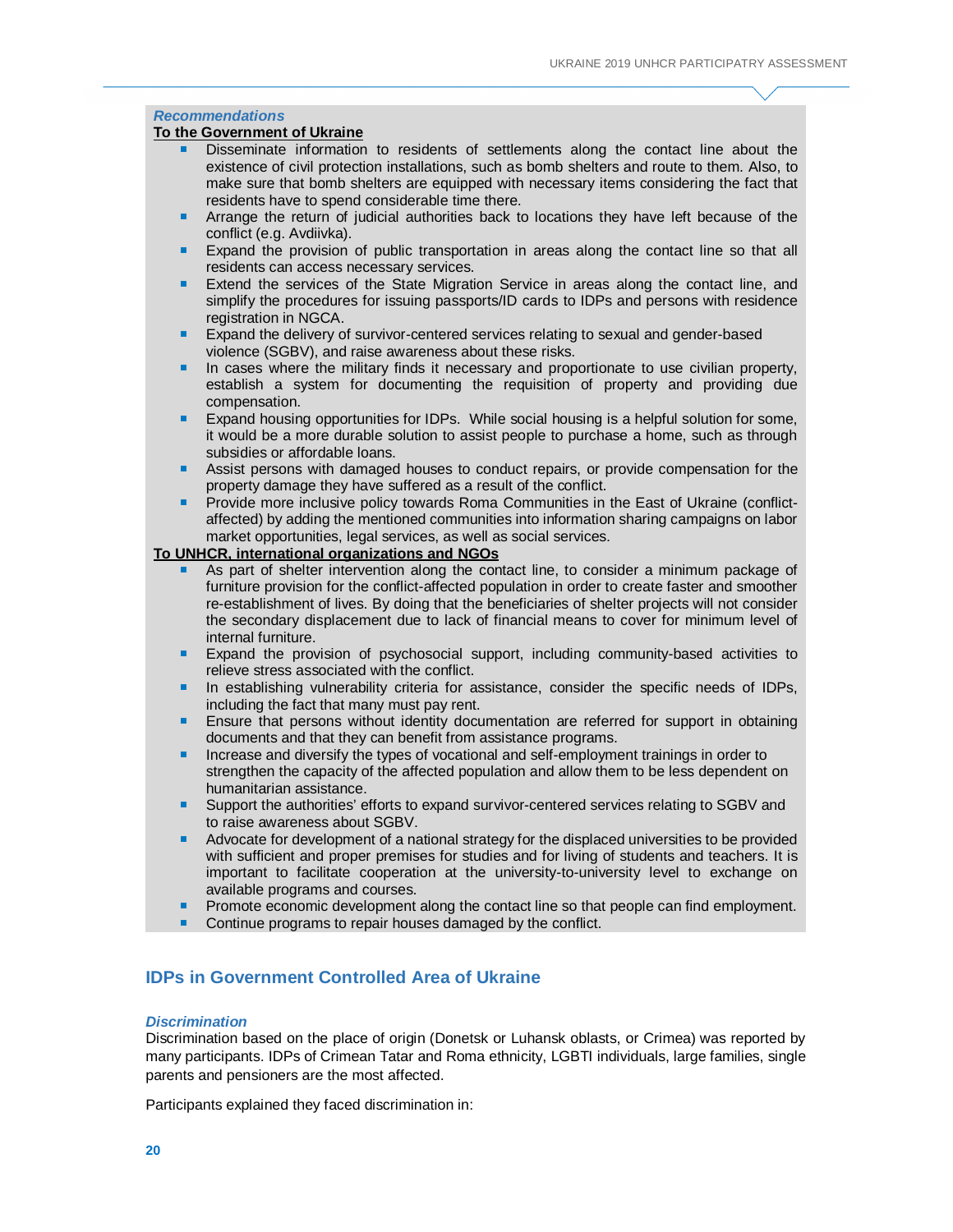- **Access to pensions (rules are different for IDPs from those applicable to other citizens; impossibility** to choose a bank; frequent control measures);
- **Higher education (one out of three groups with students informed that students were refused** educational grants based on their displacement);
- **Procedures in receiving passports for traveling abroad (additional documents requested only from** IDPs were mentioned by three groups);
- **Double discrimination during employment was noted among transgender, Roma IDPs and persons** living with HIV (based on the fact of displacement and belonging to a minority). For example, an employer refused to hire a person after the individual's HIV status was disclosed (Kharkiv), and a large public company disclosed the gender identity of a transgender IDP (Kyiv), and both incidents resulted in psychological distress;
- **Persons with Crimean residence registration face discrimination since they are treated as non**residents of the country based on the provisions of the law "On the free economic zone Crimea". These individuals cannot access the full scope of banking services unless they register as IDPs;
- **Problems with accessing bank loans based on the fact of displacement were mentioned in three** groups.

*"I was told "We do not rent housing to foreigners" ..."* 

#### **IDP student from Crimea studying in Kyiv**

#### *Security*

In 12 out of 35 focus group discussions, participants expressed security concerns in their places of displacement, which include:

- Tensions between male IDPs and former ATO combatants were strongly emphasized by IDPs in Mykolaiv oblast. IDPs feared turning to police, because "local people have better established contacts, including based on personal links";
- **Teenaged Roma IDPs and female displaced students face personal safety threats based on the** fact of their displacement ("there is no one to protect you here, you are stranger").

However, in most groups IDPs mentioned that they personally felt safe and never faced physical assaults or threats based on the fact of displacement. IDPs in big cities like Kyiv and Lviv mentioned that in new locations they felt better than during trips to NGCA/Crimea.

*"The higher the socioeconomic level of the population, the more tolerant the society is and accepts individual particularities. Unfortunately, in Ukraine, society as a whole is far from tolerance"*

#### **A transgender person from Donetsk oblast**

# *Freedom of movement*

Overall, the situation with the freedom of movement was assessed as good. Specific issues voiced by IDPs included:

- **Some IDPs decided not to go to NGCA (even when there is a need) because they fear their data** will appear in "Arkan lists," (i.e., the database of the State Border Guard Service) which will cause them to be deprived of their pensions/social payments;
- **Those who cross the administrative border with Crimea informed that they lacked clear information** on rules of crossing and "were never sure if the rules changed";
- **Transgender IDPs said they cannot cross EECPs due to issues with gender indication in their ID** documents.

*"This summer, when I was coming back to Ukraine, I was barely resuscitated in GCA. I thought I was dying due to my blood pressure. That day, some elderly died. It is the "Bridge of Death", it is not a road."* 

**An elderly woman with disability from Luhansk oblast, residing in Zhytomyr**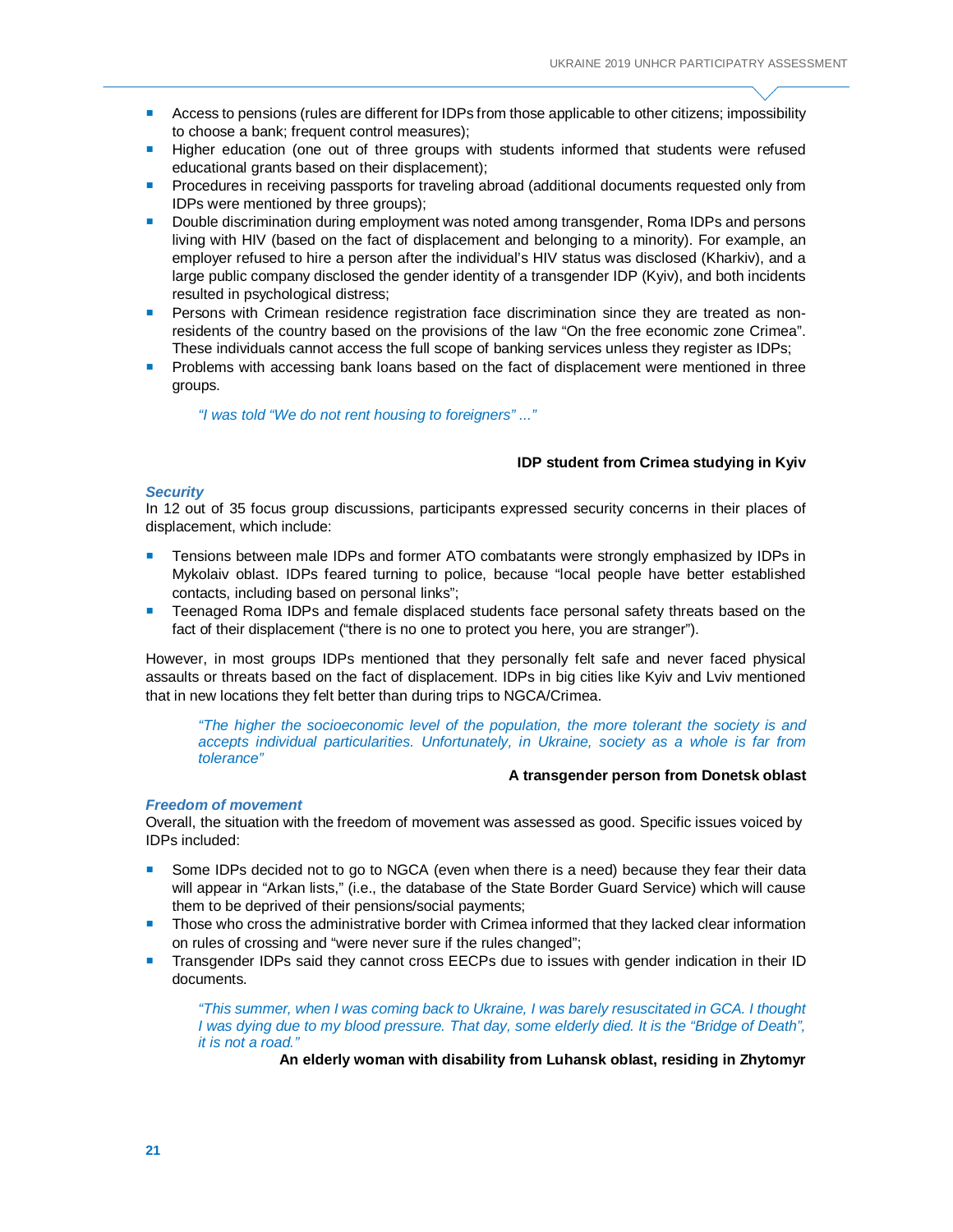*"I suffered from ill-treatment and searches of policemen due to my Donetsk registration. They do not care that I have a disability. They think I simulate my disability. They let "normal" people pass and search all the persons with disabilities."*

#### **IDP man with disability from Donetsk, residing in Odesa**

# *Social protection and pensions*

Many IDPs rely on social benefits. In discussions, participants said that they had applied and received financial assistance for IDPs aimed at covering rent and utilities (known as "targeted assistance").

However, since assistance is not based on an economic need, it is assigned to any registered IDP who fits the additional criteria set out in legislation (those who do not own housing in GCA or have a bank deposit exceeding a threshold amount). In ten discussions, IDP pensioners said they feel under a constant threat of the suspension of pensions and social benefits due to the discriminatory legislative framework. Despite two decisions of the Supreme Court (see below), IDPs in two groups (with representatives from Odesa, Kherson and Mykolaiv oblasts) informed that the department of social protection continues to conduct home visits to verify beneficiaries' place of residence. This has an impact on IDPs who may be absent from their homes for a variety of reasons, such as staying in hospitals for long-term treatment (for example, in one case, the authorities suspended the pension of a cancer patient who was in hospital) or traveling abroad. All IDPs who had had their pensions suspended said that even if their pension was reinstated, they were not able to subsequently receive the accumulated arrears, even if they won court decisions.



*This was a Focus Group Discussion with IDPs with disabilities held in Kyiv's UNHCR office. Most of the IDPs consulted by UNHCR in Kyiv are living in collective centers in and around Kyiv. The main challenge mentioned by the IDPs with disabilities was housing and accessibility for wheelchair users and social economic situation. Photo: UNHCR*

## **DID YOU KNOW**

Supreme Court decision of September 2018 announced that pensions cannot be suspended/terminated based on the provisions of a by-law (meaning, Resolutions 637 and 365 of the Cabinet of Ministers regarding the payment of pensions and the verification of those). Supreme Court Decision of December 2018 declared that some provisions of Resolution 365 are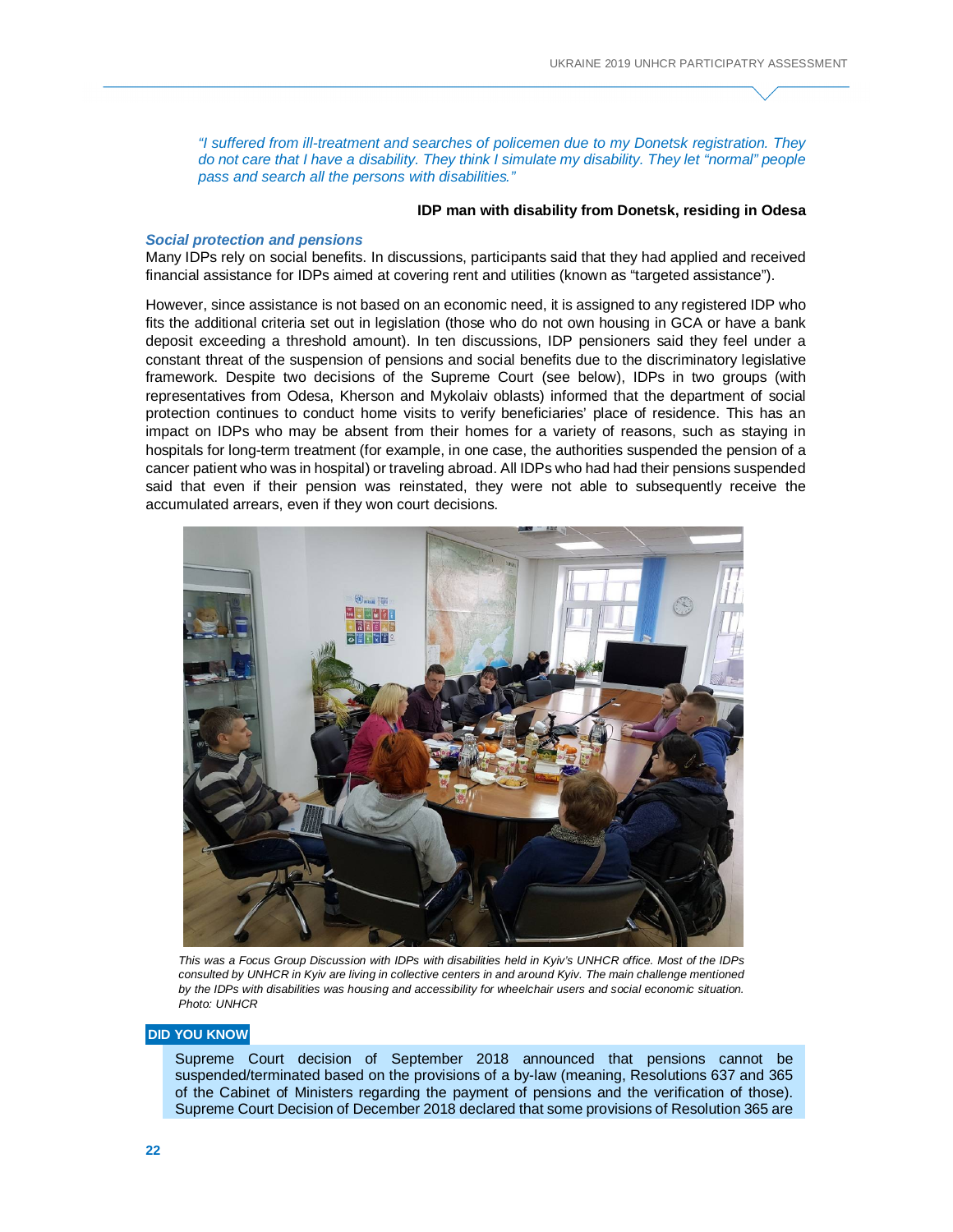null and thus home visits for the purpose of verification and any subsequent suspensions should not take place.

# *Housing*

IDPs in all groups said housing was a top priority. Many insist that stable housing is a key to integration, since would allow building social links and stable employment/private entrepreneurship.

Specific problems exist for residents of collective centers (CC):

- **In two facilities administrations imposed restrictions for IDP residents, including unexplained** requests that IDPs inform them in advance if they plan to be absent for over two days;
- Five out of six groups expressed fear of unexpected forced evictions, including through power, water and electricity cutoffs:
- **Most CC residents lack private space, which affects their relations with other family members and** with neighbours. Teenagers mentioned that this interfered with their ability to build social links due to impossibility to invite friends. Some children had difficulties in finding space to study;
- **In three groups, participants mentioned no special equipment/proper conditions for persons with** severe disabilities, including children.

For IDPs residing in private apartments/houses, lack of permanent housing is the core problem:

- The majority rent apartments and feel insecure due to the reluctance of owners to sign rent agreements. They face unpredictable increases in rental costs and requests to vacate the rented housing;
- For IDPs in settlements at the seashore, summer evictions are part of their displacement stories, since landlords prefer to rent their properties by the day during the holiday season. At least three individuals told personal stories of being refused to extend their rent in May. One IDP informed that this stress caused a long-lasting serious health problem;
- **Targeted assistance barely covers utility costs, let alone rent payments.**

*"We first pay for housing, and we thrive to survive with what is left ..."*

#### **Elderly IDP woman residing in Kropyvnytskii**

#### *Employment and livelihoods*

Most participants expressed concern regarding employment. Some challenges mentioned by participants are common to the general Ukrainian population such as vacancies available through employment centers are low-paid and available employment opportunities are in the informal sector. Challenges that are more specific to IDPs included that skills and experiences were not applicable in the host community, so they required requalification/re-training; employers reject students and recent university graduates based on the assumption that they could unexpectedly return to their original place of residence. Students in four groups mentioned considering employment abroad (Poland, other EU countries; for Kherson it was with foreign maritime companies). At the same time, IDPs with successful employment experience expressed an opinion that five years of displacement is long enough to recover and start taking responsibility for one's life.

#### *Health care*

Health care is another acute issue mentioned by most IDPs. Many IDPs said they feel their health deteriorated after displacement. In particular, IDPs mentioned serious health conditions having occurred during the second or third year of displacement. Older persons mentioned that they had suffered strokes after displacement or experienced exacerbation of chronic diseases.

*"I had to sell my house in NGCA for 10,000 UAH to pay chemotherapy. I had no other way out."*

# **Female IDP from Donetsk oblast now living in Zhytomyr**

IDPs living with HIV have necessary access to the ART therapy. However, since a large share of their monthly income is spent on housing, they face difficult choices about having either proper nutrition or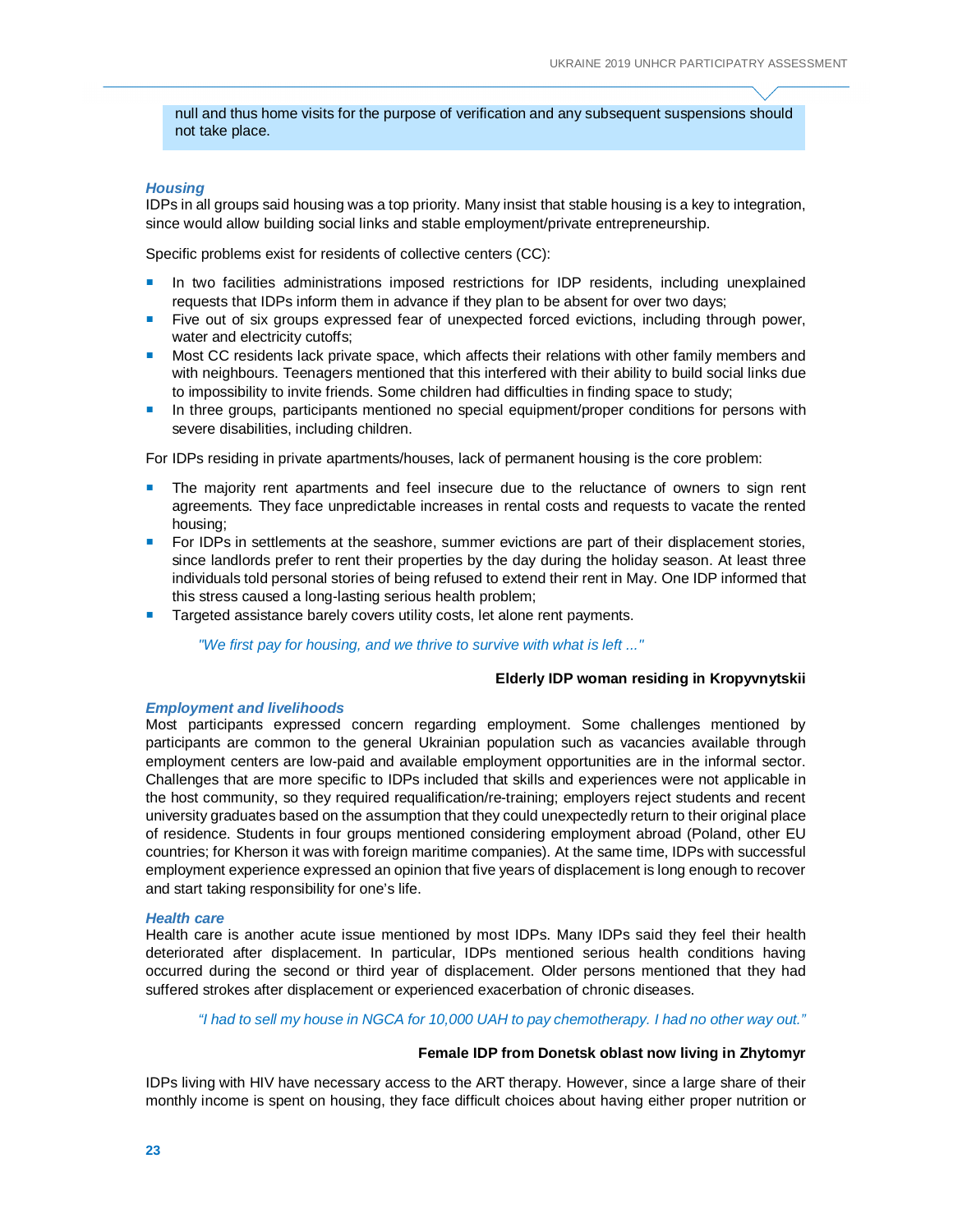necessary vitamins/specialized drugs for opportunistic diseases. When faced with unexpected health problems requiring large financial resources, IDPs say they generally cannot access assistance from humanitarian and charitable organizations, which predominantly operate closer to the contact line.

#### *Child protection*

Overall, IDP children and teenagers interviewed in focus groups say they do not feel integrated for financial and social reasons. Many say they experience psychological distress. Five children (including a Roma IDP and a Crimean Tatar IDP) revealed situations of bullying based on the fact of displacement or belonging to an ethnic minority.

Many IDPs mentioned that poor housing conditions prevent children from socializing with their peers. Teenagers highlighted that their relatives and friends remain in NGCA. In host communities, they managed to find only a few friends who understand their life circumstances. Host communities do not encourage successes of IDP children and fail to highlight them in local media. Bullying in schools based on the fact of displacement (mentioned in five different groups) is worse when children reside in a collective center (noted by mothers in Odesa and in discussions with children) or when children belong to an ethnic minority (Roma, Crimean Tatars).

*"Everyone asks me how I live – in challenging living conditions and sometimes even lacking food. They ask why I have not returned. Answering these questions makes me stronger. I saw war. I am happy here. Here I feel safe."*

# **IDP teenager from Donetsk NGCA, residing in Irpin**

#### *Legal assistance*

Participants expressed greater trust in legal services provided by NGOs and local IDP lawyers as compared to the Free Legal Aid Centers (FLAC). Three participants conveyed their negative experience with FLACs (delayed assistance due to overload). Participants of two focus groups were not aware of FLACs. Three focus groups emphasized that they need NGOs providing legal aid in their oblasts with online access. The transgender community is aware of FLAC services, but their requests require specific legal, medical and psychological knowledge. Roma IDP community members expressed low level of trust in state bodies, including FLAC. IDPs in four focus groups mentioned they lack clear information on complaint mechanisms existing in Ukraine for different state authorities.

#### *Durable solutions*

IDPs' future intentions depend largely on housing, existence of employment, and the interests of their children. The majority of participants do not plan to return even after the conflict ends. Some may consider returning, but only in case of safety and social-economic opportunities there. Two participants informed they were thinking of returning due to the lack of habitable housing and employment. Participants of two focus groups (Crimean Tatar) and one key informant (locally integrated IDP) intend to return only if Ukraine reinstates control over the territory. When asked about their priorities in terms of durable solutions, IDPs mentioned housing, employment, health care, and participation in affairs of host communities.

#### **DID YOU KNOW**

There are programmes in Ukraine that facilitate housing for IDPs in Ukraine. One of them is a scheme created with the Resolution of the Cabinet of Ministers of Ukraine dated 10 October 2018, No. 819 entitled "Some issues of providing citizens with affordable housing", which functions on a 50/50 approach in which 50 per cent is paid by the IDP in need of housing and 50 per cent by the state. In 2018, UNHCR prepared a report evaluating the programme (click here). Other programmes include tailor made specifically for housing in rural areas and some ad hoc minor local programs at the oblast level.

On access to housing, IDPs said that procurement of housing is an option only for those that can afford them and do not have other large expenditures, such as on medicine or access to health care. For those who do not have enough financial means to procure housing, temporary or social housing could be an option. In general, IDPs have said that they have not heard of the available housing programmes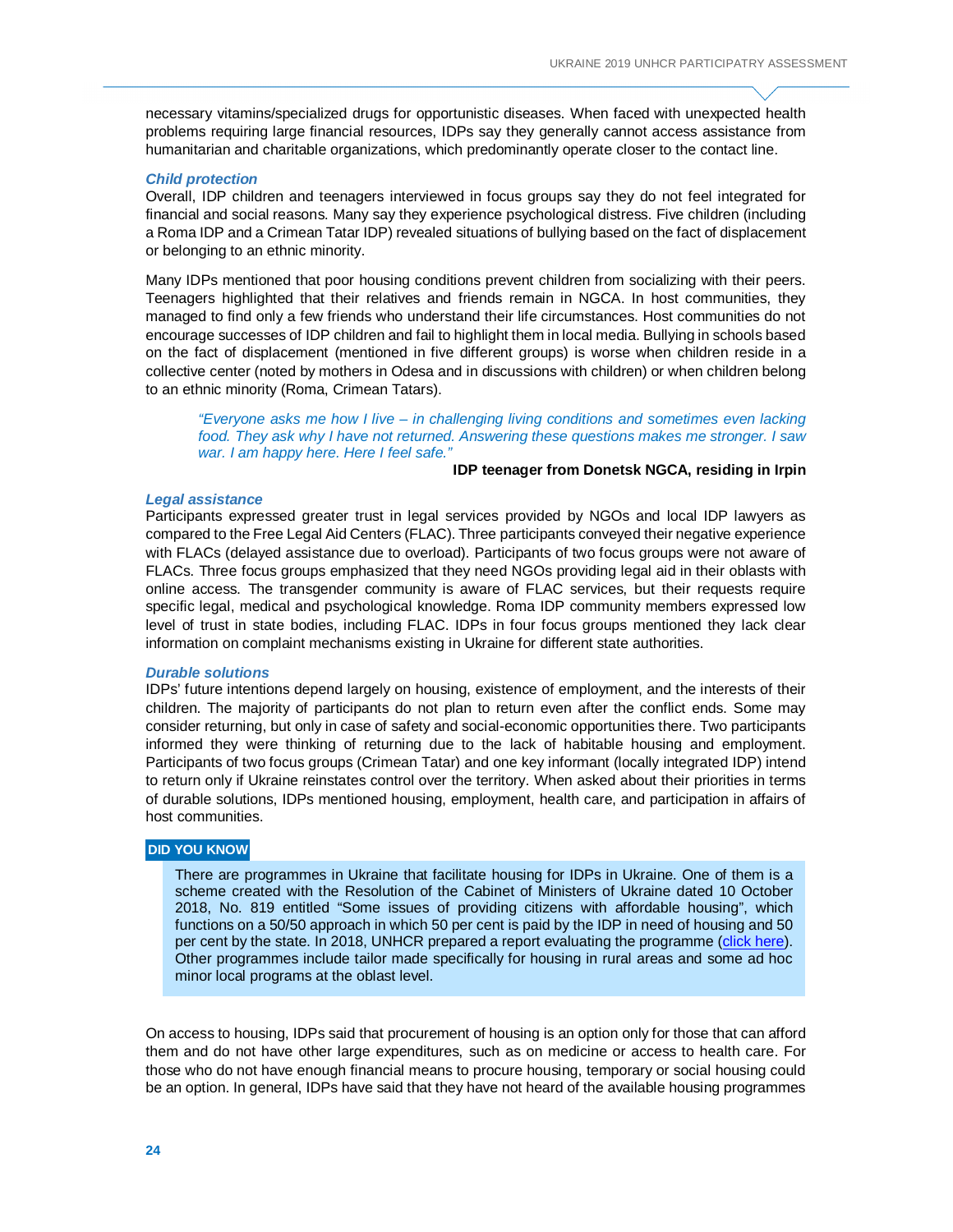and/or do not believe this option is available in their communities. IDPs proposed several possible solutions, including:

- Simplification of access to social housing for IDPs through amendments to Resolution No. 682 of 2008 to be prepared by the MinTOT, MoSP and the Ministry of Regional Development;
- **Diversification of programs aimed at helping IDPs to purchase housing such as low-interest loans** with interest rates below 7 per cent; increased budget for 50/50 type affordable housing program, which would increase the number of subsidized households; creating rent-to-own housing schemes; programs to procure housing from private individuals with the support from the state; and leasing programs with the involvement of international donors;
- Construction of social hostels for the most vulnerable IDPs with the involvement of international and other donors;
- **Replication of the best programs implemented in different cities (such as Mariupol);**
- Compensation mechanisms for damaged or destroyed property, as well as for housing left behind in Crimea or NGCA, that would serve as a source to partially cover expenses related to purchase of housing (state buy-out mechanism);
- Use cooperatives of IDPs for housing construction;
- Raise awareness among IDPs on existing possibilities.

Employment was another recurrent theme mentioned by IDPs as needed for local integration and economic sustainability of households. IDPs have been told by representatives of State Employment Center that they have plenty of vacancies. However, for most IDPs, the jobs available do not pay high enough salaries for them to meet their financial needs and, especially, to pay for rented housing. Many IDPs mentioned that they do not possess the necessary employable skills required in the oblast of displacement. IDPs made the following proposals regarding employment:

- **Employment and entrepreneurial programs combined with new skills building;**
- Requalification and training programs by the State Employment Centers;
- **Building networks of IDPs and host communities, where employers could be linked with prospective** employees.

Participants from eight focus groups (including community leaders and IDP students) feel integrated in host communities. For them, integration means own housing (6 groups); official employment (6 groups); social networking (5 groups) and voting in all types of elections (5 groups). Other criteria included children's success in schools, participation in social and cultural events, support from international organizations and good knowledge of the city/town. IDPs say that since they cannot vote in local elections, the local authorities do not take account of their interests, and IDPs do not benefit from the resources available at local level as a result of the decentralization process. This impedes integration. To address this problem, IDPs suggested the following:

- Register IDPs as members of territorial communities;
- Extend to IDPs the right to vote in local elections;
- Strengthen links with local self-government and executive authorities through IDPs engagement in civil councils, working groups, and through civil society;
- **Local authorities and donor organizations to support IDPs in building capacities and skills to** enhance integration through community mobilization.

Living in displacement for a long time and facing numerous challenges in accessing services, employment, adaptation, socialization and experiencing distress, IDPs have begun to build initiative groups (which quite often turn into community-based organizations) to provide each other with mutual support. One of the main goal for IDPs using this approach is to take action in order to facilitate change in local community, as well as at central level. Displaced persons representing active communities state that they face difficulties in accessing financial support.

#### *Feedback mechanisms*

Focus group discussions revealed that not all IDPs are aware of the differences in mandates among the UN Agencies. Those participants who have received assistance from UNHCR partners (legal or individual) do not always remember the link between the partner and UNHCR. About half of the